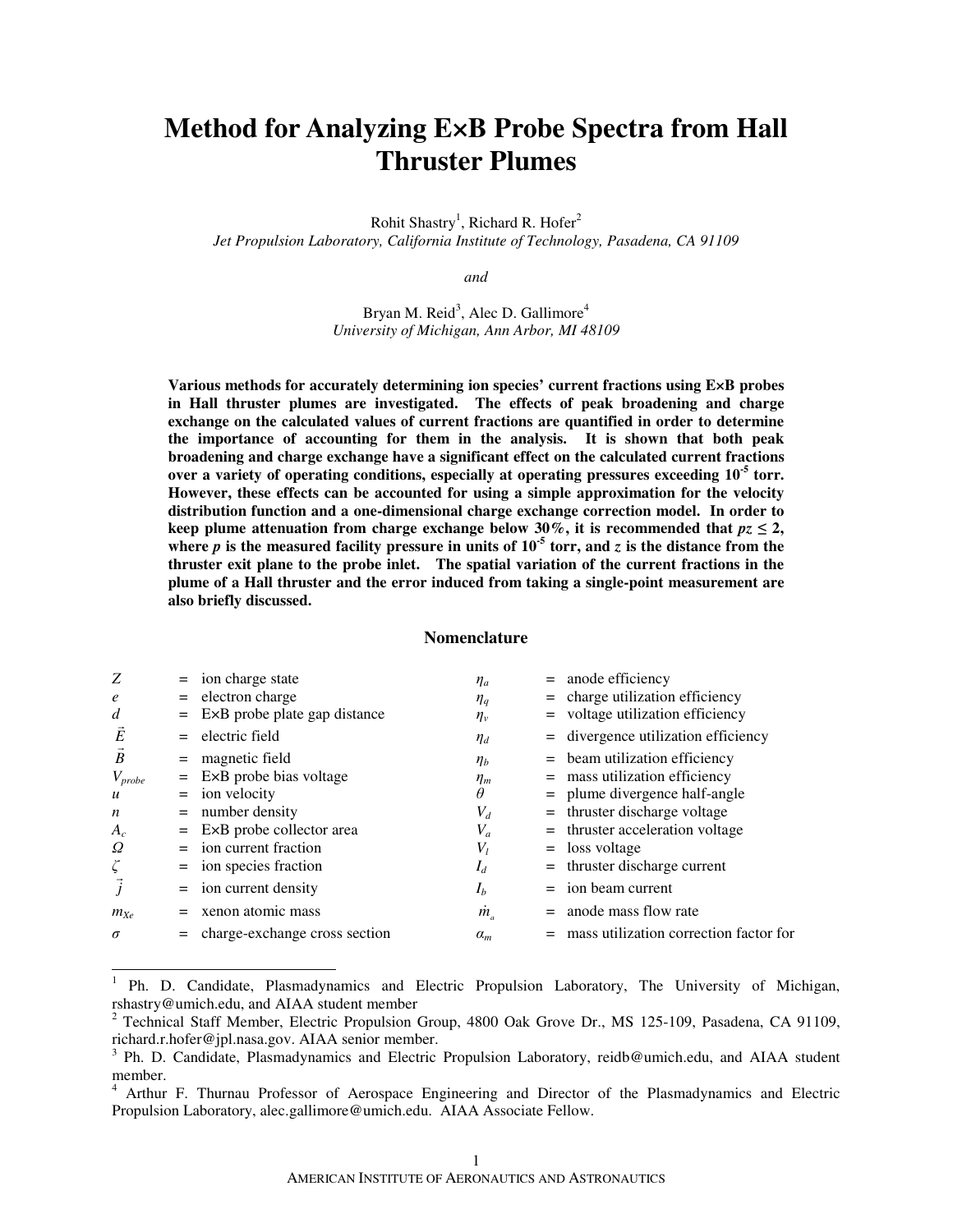| $n_{\alpha}$ | $=$ facility neutral background density  |  | multiply-charged ions      |
|--------------|------------------------------------------|--|----------------------------|
| $n_{th}$     | $=$ thruster neutral density             |  | $=$ effective charge state |
|              | $=$ distance from thruster exit to probe |  |                            |

# **I. Introduction**

erformance and efficiency are important fundamental quantities in characterizing a Hall thruster and can require **P**erformance and efficiency are important fundamental quantities in characterizing a Hall thruster and can require a large array of diagnostics to properly determine. While it has been shown that the majority of ions crea Hall thrusters are  $Xe^+$  [1-3], knowledge of the ion species' population is necessary to understand the competing processes affecting overall efficiency [4,5]. This population is typically measured using an E×B probe, which acts as an ion velocity filter. Since ion velocities in the plume are proportional to charge state, an E×B probe can differentiate between charge states, and species fractions can be determined from the amount of current the probe collects at each velocity. This diagnostic has been used successfully in the past on a variety of plasma sources [1,2,4,6-8]. However, analysis of probe spectra from Hall thrusters is not straightforward due to the broadening and blending of current peaks associated with each ion species. These features are caused by elastic collisions within the plume as well as a range of ion acceleration voltages within the channel, phenomena which are either less prominent or absent in ion thrusters. Furthermore, the high current densities associated with Hall thrusters typically results in higher facility operating pressures than ion thrusters. This results in larger amounts of charge exchange occurring within the plume, which affects E×B probe measurements typically performed far downstream of the thruster exit plane. Lastly, measurement of species population has relied on a single-point measurement done at thruster centerline, despite studies which show that this population varies within the plume [1,9]. All of these factors can result in an inaccurate determination of ion species' population in a Hall thruster plume.

The purpose of this study is to quantify the importance of including the above factors in determining current and species fractions in Hall thrusters. Various levels of correcting for species peak widths as well as charge exchange collisions were applied to E×B probe spectra from a 6-kW laboratory Hall thruster. The results from these methods were then compared to characterize the importance of correcting for the above factors. An analysis method is then recommended which is shown to provide the best balance between simplicity and accuracy.

The paper is organized as follows: Section II describes the experimental apparatus used to collect E×B spectra over a wide range of operating conditions. Section III illustrates the four methods studied to account for species peak width. Section IV details the model used to correct for charge exchange along with numerous simplifications and their validation. Section V gives the results of the comparison between analysis methods for several pertinent operating conditions. Section VI summarizes the results and provides recommendations based on them, discusses uncertainty generated by the additional analysis required in these methods, and addresses the issue of spatial variation of species fraction within the plume. Finally, Section VII gives the conclusions and recommendations of the study.

#### **II. Experimental Apparatus**

# **A. E×B Probe**

An E×B probe, or Wien filter, is a band-pass ion filter that selects ions according to their velocities through the application of crossed electric and magnetic fields [1,2,4,6-8,10]. Most probes establish a constant magnetic field with permanent magnets while the electric field is established between two parallel plates. Sweeping the plate voltage while monitoring the ion current that passes through the probe yields a currentvoltage characteristic that is related to the ion velocity distribution function. Because the velocity of multiplycharged ions in Hall thrusters is proportional to the square root of their charge state, an E×B probe can be used to discriminate between ion species. Analysis of the ion current from the probe characteristic can then be



Figure 1: Schematic of E**×**B probe. Note: Not to scale.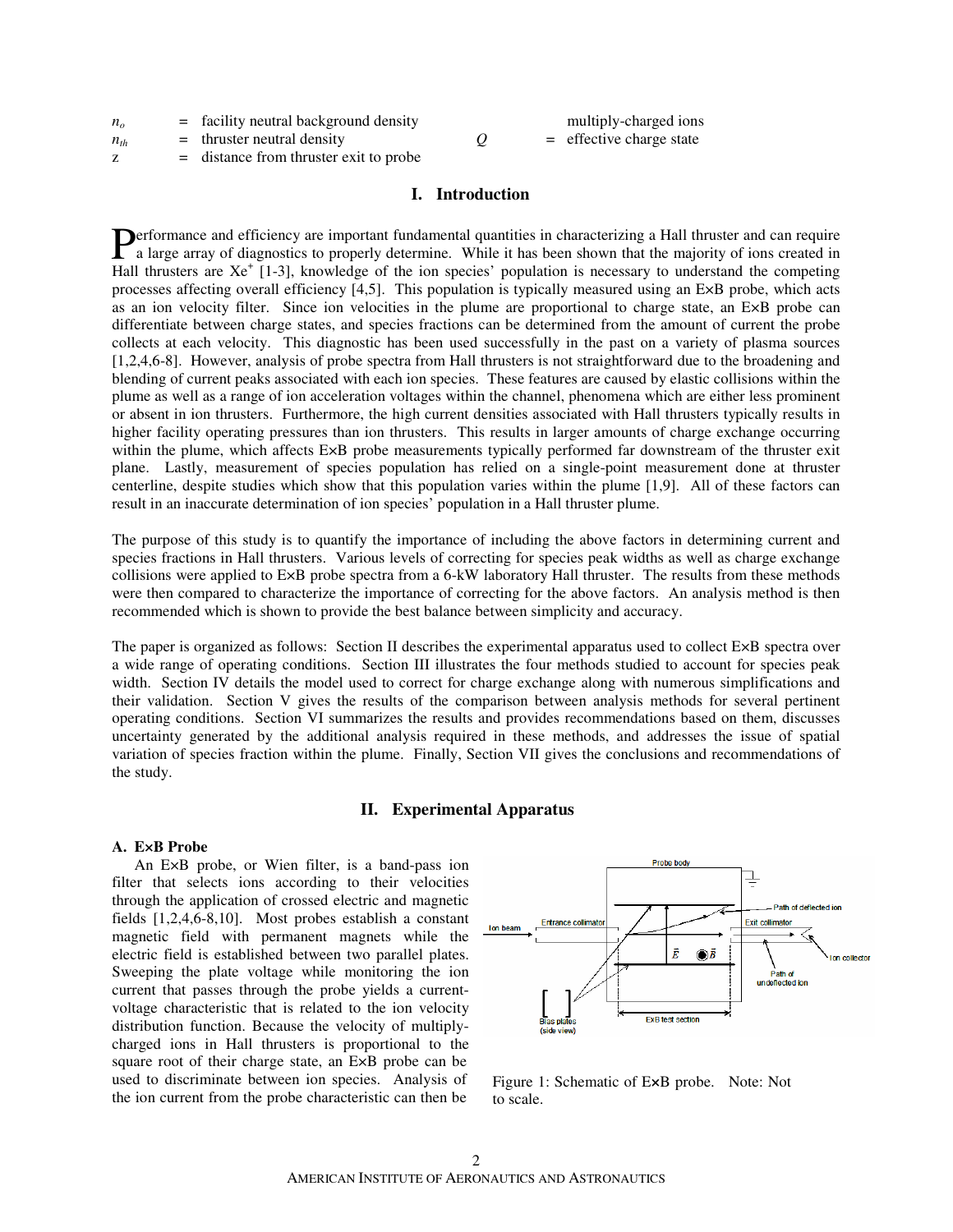used to compute the ion species fractions.

As shown in Figure 1, the E×B probe is made up of three main sections: the entrance collimator, E×B test section, and exit collimator. Ions passing through the entrance collimator must travel through the test section undeflected to reach the collector. The motion of an ion through the test section is described by the Lorentz force equation given by

$$
\vec{F} = eZ(\vec{E} + \vec{u} \times \vec{B}).
$$
\n(1)

The test section filters particles with a particular velocity by balancing the electric and magnetic fields such that there is no net force acting on those particles. Permanent magnets are usually employed to establish a constant magnetic field while the electric field is typically established between two parallel plates separated by a gap distance *d* and biased to a potential *Vprobe*. Setting the force equal to zero in Equation 1, the velocity of an ion passing through the test section undeflected is

$$
u_{\text{pass}} = \frac{E}{B} = \frac{V_{\text{probe}}}{Bd} \,. \tag{2}
$$

Since the gap distance and magnetic field are fixed, the ion velocity is proportional to the probe voltage. Thus, the probe voltage can be swept across an appropriate range to capture the current from various charge states. The current collected at any given voltage can be written as:

$$
I_i = eZ_i n_i u_i A_c = eZ_i n_i \sqrt{\frac{2eZ_i V_{a,i}}{m_{x_e}}} A_c,
$$
\n(3)

where  $Z_i$  is the ion's charge state,  $n_i$  is the number density,  $V_{a,i}$  is the ion's acceleration voltage, and  $A_c$  is the probe collection area. The second term assumes the ions were accelerated electrostatically through potential  $V_{a,i}$ . Secondary electron emission effects are not included in this particular analysis as in Ref. [4] because of the use of a specially shaped collector that recollects any secondary emission current. Once currents from each species are measured, they can be used to determine their respective current fractions defined as

$$
\Omega_i = \frac{I_i}{\sum I_i} = \frac{n_i Z_i^{\frac{\gamma}{2}}}{\sum n_i Z_i^{\frac{\gamma}{2}}} \,. \tag{4}
$$

The second term neglects the variation in acceleration voltage across species as they tend to only differ by a few tens of volts [4]. Noting that the denominator in Equation 4 is a normalization factor, it can be inverted to determine the corresponding species fractions given by

$$
\zeta_i = \frac{n_i}{\sum n_i} = \frac{\frac{\Omega_i}{Z_i} \frac{\chi_i}{Z_i}}{\sum \frac{\Omega_i}{Z_i} \frac{\chi_i}{Z_i}}
$$
\n(5)

The E×B probe used in these experiments was used previously during the NSTAR extended life test at the Jet Propulsion Laboratory (JPL) [11]. The probe was positioned 1.9 m downstream of the thruster exit plane on thruster centerline. The entrance collimator was 13.4 cm in length and had two circular orifices at either end that were 0.027 cm in diameter. In the 12.7-cm-long test section, the magnetic field was applied with permanent magnets that provided a magnetic field strength at the test section center of 0.1 T. The electric field was established with a pair of aluminum plates machined from channel stock. The bias plates were separated by a distance of  $d = 1.9$  cm with legs used to minimize electric field fringing that were *d*/4 in length [10]. The exit collimator was 4 cm long and had an entrance orifice diameter of 0.027 cm. A concave-shaped, tungsten collection electrode was placed at the end of the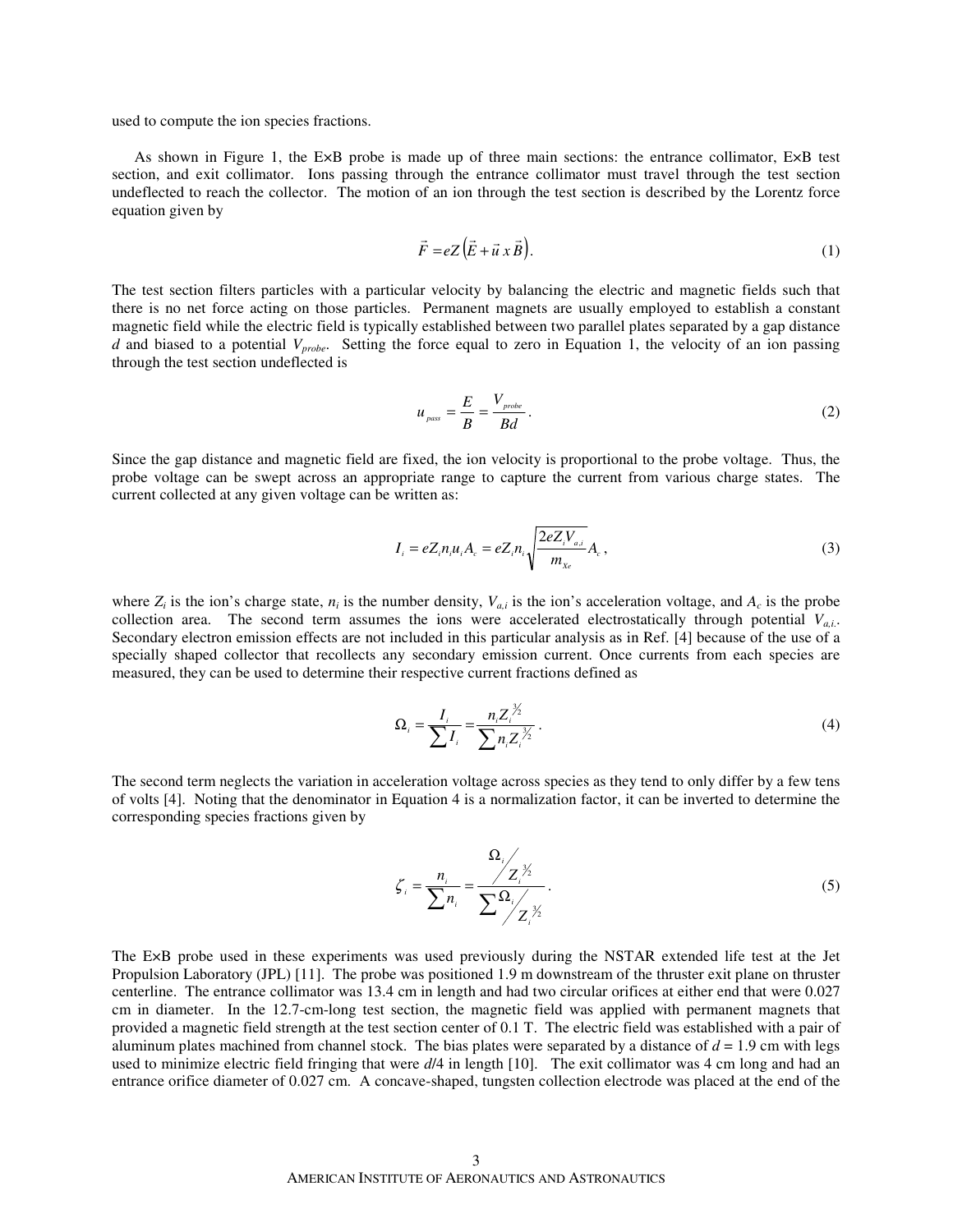exit collimator. The concave shape was chosen so that secondary electrons emitted from the collector would be recollected. The acceptance angle of the probe was less than 0.1°.

#### **B. Faraday Probe**

 Surveys of the ion current density in the thruster plume were taken using a Faraday probe. The probe consisted of a 1.9-cm-diameter collection electrode enclosed within a 2.5-cm-diameter guard ring. The guard ring and collector were separated by a 0.1-cm gap, were fabricated from graphite, and were biased -30 V below facility ground to repel electrons.

#### **C. Vacuum Facility**

Experiments were performed in the Endurance Test Facility (ETF) at JPL. The 3-m-diameter by 10-m-long vacuum chamber was previously used for the 30 kh life test of the 2.3 kW NSTAR ion thruster and has also been used to test the NEXIS ion thruster at power levels exceeding 20 kW [11,12]. The facility is cryogenically pumped and is lined with graphite panels to minimize backsputtered material to thruster surfaces. Base pressures between  $10^{-8}$  and  $10^{-7}$  torr are routinely achieved. At a total xenon flow rate of 22.5 mg/s the operating pressure was 1.6  $\times$  $10^{-5}$  torr.

## **D. Hall Thruster**

Experiments were performed using a 6-kW laboratory model Hall thruster that has an approximate throttling range of 100-500 mN thrust and 1000-3000 s specific impulse. The hollow cathode used to maintain and neutralize the discharge was mounted on the thruster centerline inside the inner magnetic core of the thruster. The cathode was always operated at 7% of the anode mass flow rate. Power and propellant were delivered to the thruster with commercially available power supplies and flow controllers. The plasma discharge was sustained by a matching pair of power supplies wired in parallel that provided a maximum output of 500 V, 40 A. The discharge filter consisted of a 40 µF capacitor in parallel with the discharge power supply outputs. Additional power supplies were used to power the magnet coils and the cathode heater and keeper. The cathode heater and keeper were used only during the thruster ignition sequence. Research-grade xenon (99.9995% pure) was supplied through stainless steel feed lines with 50 and 500 sccm mass flow controllers. The controllers were calibrated after the experiment and were digitally controlled with an accuracy of  $\pm 1\%$  of the set point.

## **III. Methods for Determining Current Fractions**

As mentioned in the previous section, current fractions for each species must be determined from the E×B probe spectrum in order to quantify their relative populations. Determination of these fractions, however, is not straightforward due to the broadening and blending of peaks associated with each charge state. This effect is caused by a variety of factors, such as the presence of a range of acceleration voltages within the thruster (as all ions are not created in the same location) as well as collisional effects within the plume. These features are more prominent in spectra from Hall thruster plumes; spectra from ion engines contain flatter, more well-defined peaks due to their clear separation of ionization and acceleration zones, making data analysis more straightforward. The analysis of the resulting velocity distribution functions (VDF) was performed rigorously by Kim [1]. However, the present study is not concerned with such detailed analyses of the measured VDFs, but rather in quantifying the importance of the VDF in calculating current and species fractions with minimal uncertainty. Motivation for including the entire peak within this calculation was suggested by Beal [13]. If all species are subject to the same range of acceleration voltages, then it can be shown from the electrostatic acceleration and E×B probe equations that:

$$
\Delta V_{\text{probe}} \sim \Delta u \sim Z_i^{\frac{1}{2}}.
$$
 (6)

This indicates that the range in probe voltages induced by the range in acceleration voltages is naturally larger for higher charge states. Thus, simply neglecting this broadening by only using the peak heights to characterize each species [4] may introduce higher uncertainty into the calculated current fractions.

In order to determine the importance of including the peak width in the calculation of current fractions, four different analysis methods were employed and compared: peak heights, triangle fitting, Gaussian fitting, and variable exponential fitting. A description of each of these methods can be found below.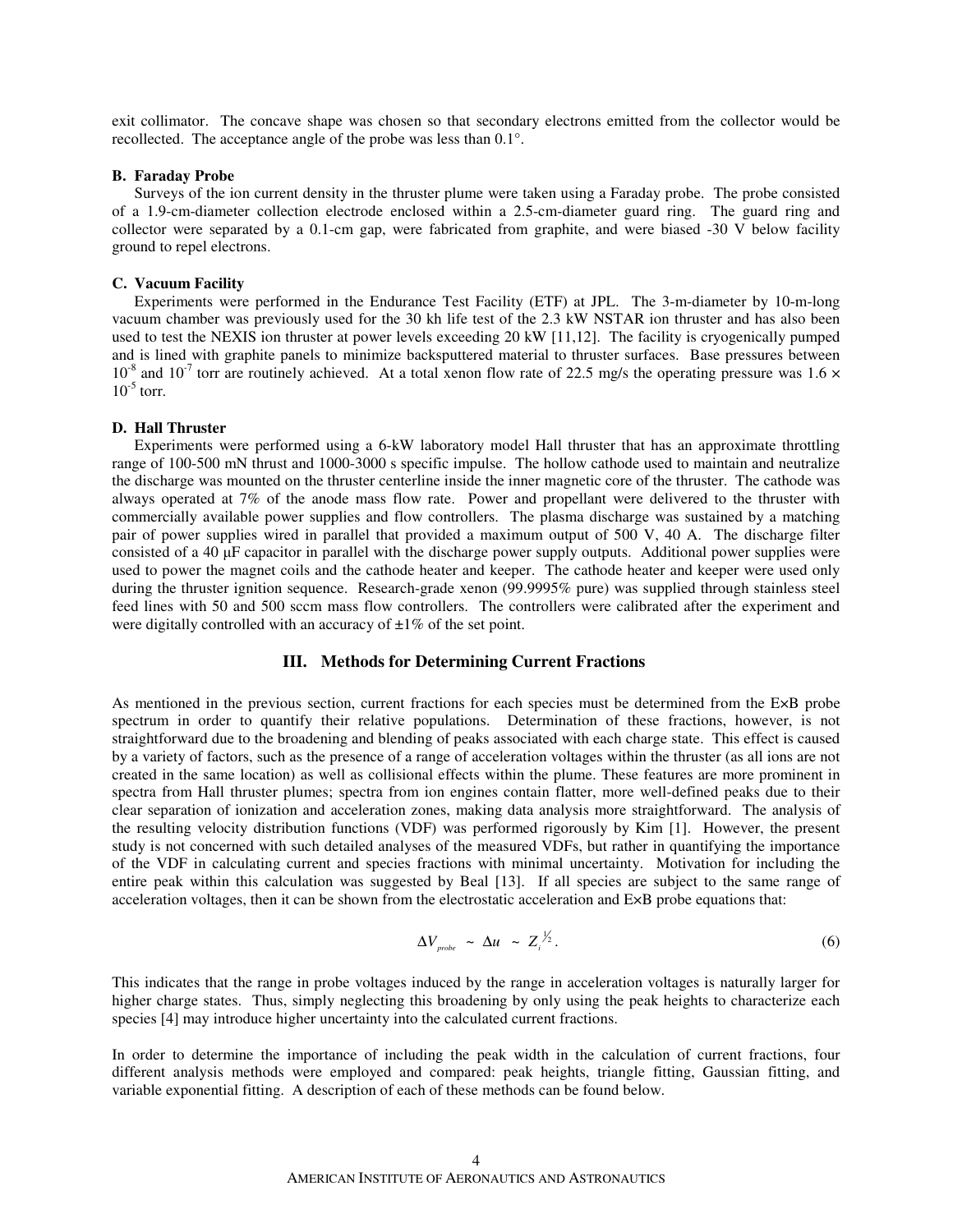#### **A. Method of Peak Heights**

This method, suggested by Hofer [4], is the simplest and most straightforward of the four investigated. Under the assumption that the variation in peak widths can be neglected, the current for each species is taken as the maximum of its corresponding peak (see Figure 2). While this method largely ignores peak width and the overlap areas between peaks, it is attractive due to its simplicity and ease of automation.



Figure 2: Illustration of the method of peak heights.

## **B. Method of Triangle Fitting**

This method, suggested by Beal [13], is a simple, first-order method to include the effects of peak broadening in current fraction determination. Triangles are effectively drawn over each peak using lines which connect the peak height and the point of half-maximum. Since the right side of each peak is typically more well-defined than the left, this line is drawn on the right side of each peak and mirrored on the left to create a symmetric triangle (see Figure 3). The area of this triangle is then taken as the current collected for the corresponding species. It can be shown that the product of the maximum current and the half-width at half-maximum (HWHM) is proportional to the area of the full triangle. Since these values will only be used to calculate ratios, this product is used as a measure of the collected current. While this method is only a rough measure of the total current collected for each peak, it captures a large amount of the broadening effect while remaining relatively straightforward.



Figure 3: Illustration of the method of triangle fitting.

AMERICAN INSTITUTE OF AERONAUTICS AND ASTRONAUTICS 5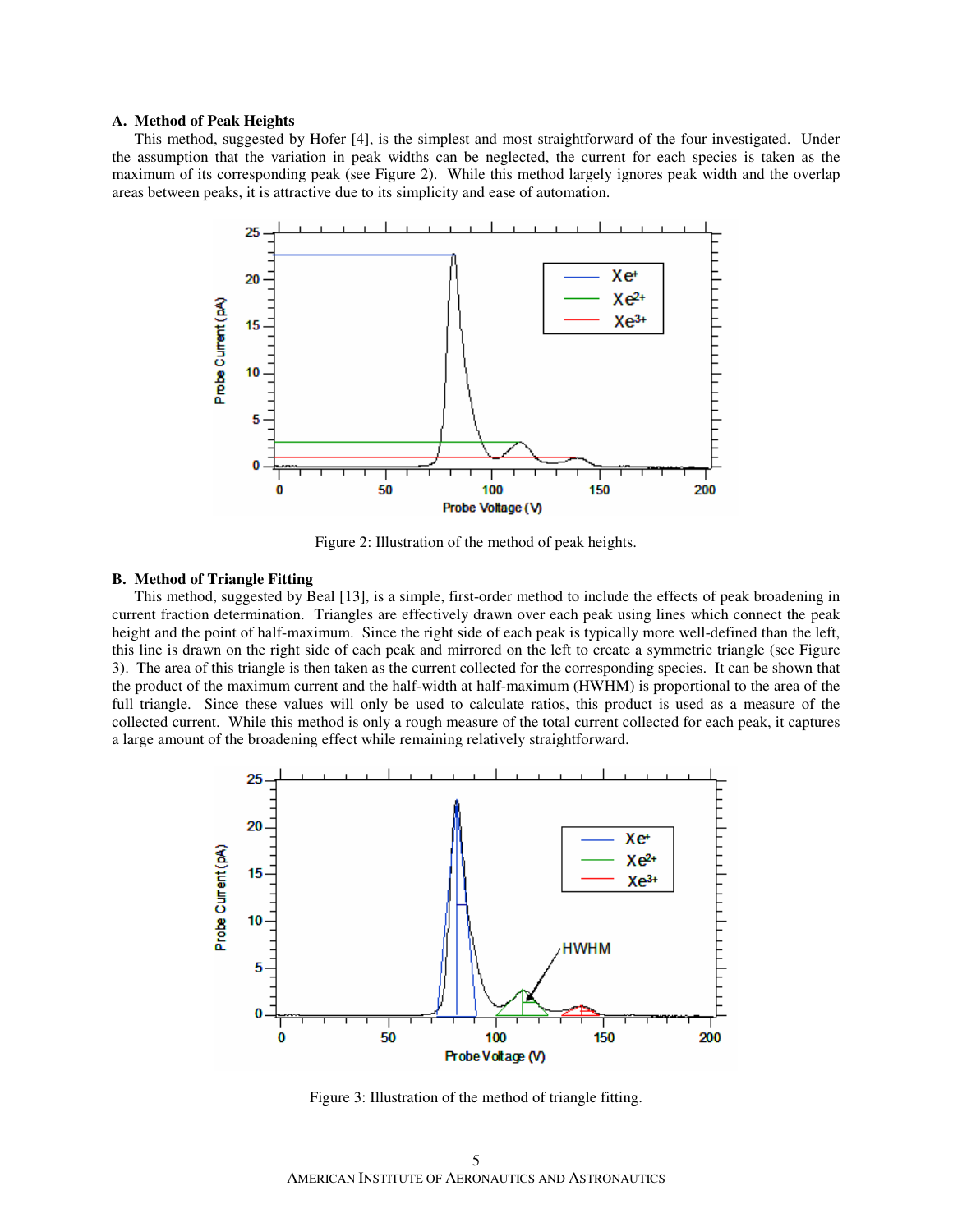#### **C. Method of Gaussian Fitting**

This method, suggested by Linnell [14], is an attempt to more accurately capture the total peak for each species by fitting a symmetric Gaussian profile to them. A fit is first attempted on the highest observed charge state  $(Xe^{3+}$  in this investigation). The function is forced to approach zero at positive and negative infinity. Once a fit is found, the resulting function is then subtracted off the original E×B probe spectrum so as not to double-count current. The process is then repeated until all peaks have fits (see Figure 4). Each Gaussian profile is then integrated over all voltages to obtain the collected current for each species. As seen in Figure 4, while the Gaussian fits appear to capture more of the area under each peak than the triangle fits, it fails to fully include the overlap regions between each peak.



Figure 4: Illustration of the method of Gaussian fitting.

#### **D. Method of Variable Exponential Fitting**

This method, proposed by Kim [1], is another attempt at capturing the total peak using a functional fit. In an effort to determine a proper function to describe the spread in velocities of each species, Kim argued that the function must lie in between a Gaussian, which goes as  $e^{v^2}$ , and a Druyvesteyn profile, which goes as  $e^{v^2}$ . This is because a Gaussian function describes an equilibrium distribution due to collisional processes, while a Druyvesteyn function describes a steady-state electron or ion distribution in a uniform steady electric field with elastic collisions between particles and neutral atoms. Since the velocity distribution of ions in the plume is likely created by a combination of these two, the desired function is also likely a combination of the two functions. Thus, since the only difference between these two distributions is the value of the exponent, Kim derived a fit function based on a variable exponential model, which is shown below.

Following Kim, the current collected for a given velocity *u* can be written as

$$
I = eZnuA_c.
$$
 (7)

Given an energy distribution function  $f(E)$ , or a corresponding speed distribution function  $f(C)$ , we can write

$$
n \sim f(E)dE \sim f(C)dC. \tag{8}
$$

Assuming that the velocity of beam ions is largely one dimensional, then

$$
u \sim C \sim V_{\text{probe}} \, . \tag{9}
$$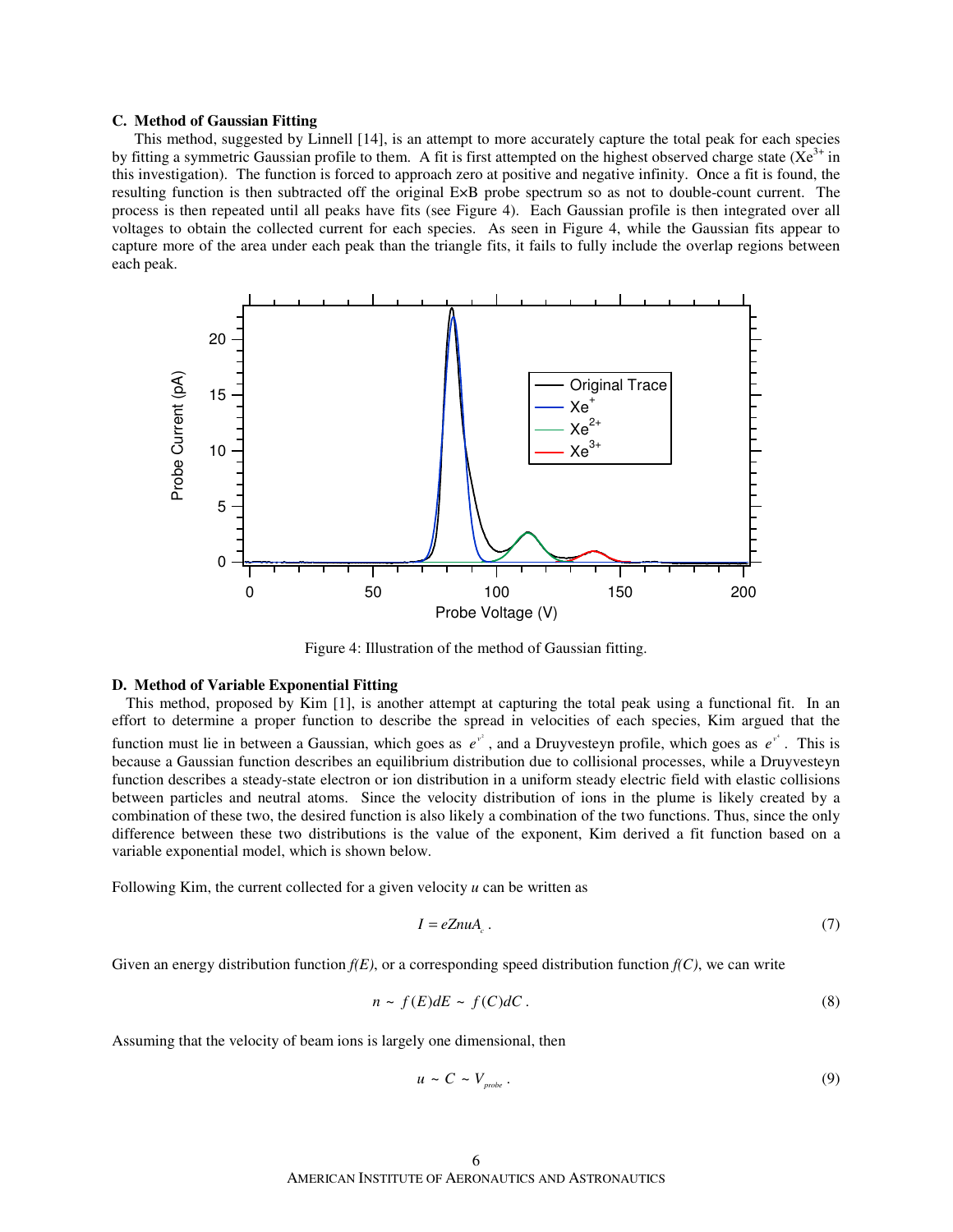Thus, given the variable exponential form for *f(E)*,

$$
f(E) = K * E^{\frac{1}{2}} * \exp(-\beta * |\sqrt{E} - \sqrt{E_{b}}|^{n}),
$$
\n(10)

and that

$$
E \sim C^2, dE \sim C dC, \qquad (11)
$$

one can determine the functional form for  $I(V_{probe})$ ,

$$
I = K^* * V_{\text{probe}}^3 * \exp(-\beta^* * |V_{\text{probe}} - V_{\text{probe}}|^n) , \qquad (12)
$$

where  $K''$ ,  $\beta''$ ,  $V_{probe,b}$ , and *n* are all fit parameters. This form is then used in the same manner as the Gaussian fit to obtain profiles for each species peak (see Figure 5). While this fit does not perfectly match each peak (in particular Xe<sup>+</sup>), it nevertheless does an excellent job capturing the overlap between each peak. This function is thus considered the most rigorous fitting method of the four investigated, at the cost of added complexity.





## **IV. Charge-Exchange Correction Methods**

In order to obtain accurate current and species fractions from an E×B probe, one must also consider the effects of charge exchange (CEX) collisions between beam ions and background neutrals. The presence of neutrals, either from the thruster mass flow or facility pumping limitations, can cause beam ions to become fast-moving neutrals via CEX collisions on their way to the E×B probe entrance. This causes the amount of ions to become attenuated at the probe; and since the effect of CEX collisions differs for each charge species, the relative population measured at the probe can differ significantly from the population that exits the thruster. Hall thrusters are especially sensitive to this effect compared to ions thrusters due to lower discharge voltages (and thus lower ion energies), as well as typically higher mass flow rates, which lead to larger facility backpressures (see Figure 6). Plume attenuation due to CEX loss was neglected in Ref. [1,4,13,14] that may have impacted the reported ion species fractions, but will not be considered here. The method of correcting for CEX collisions on the measured charge state is discussed below.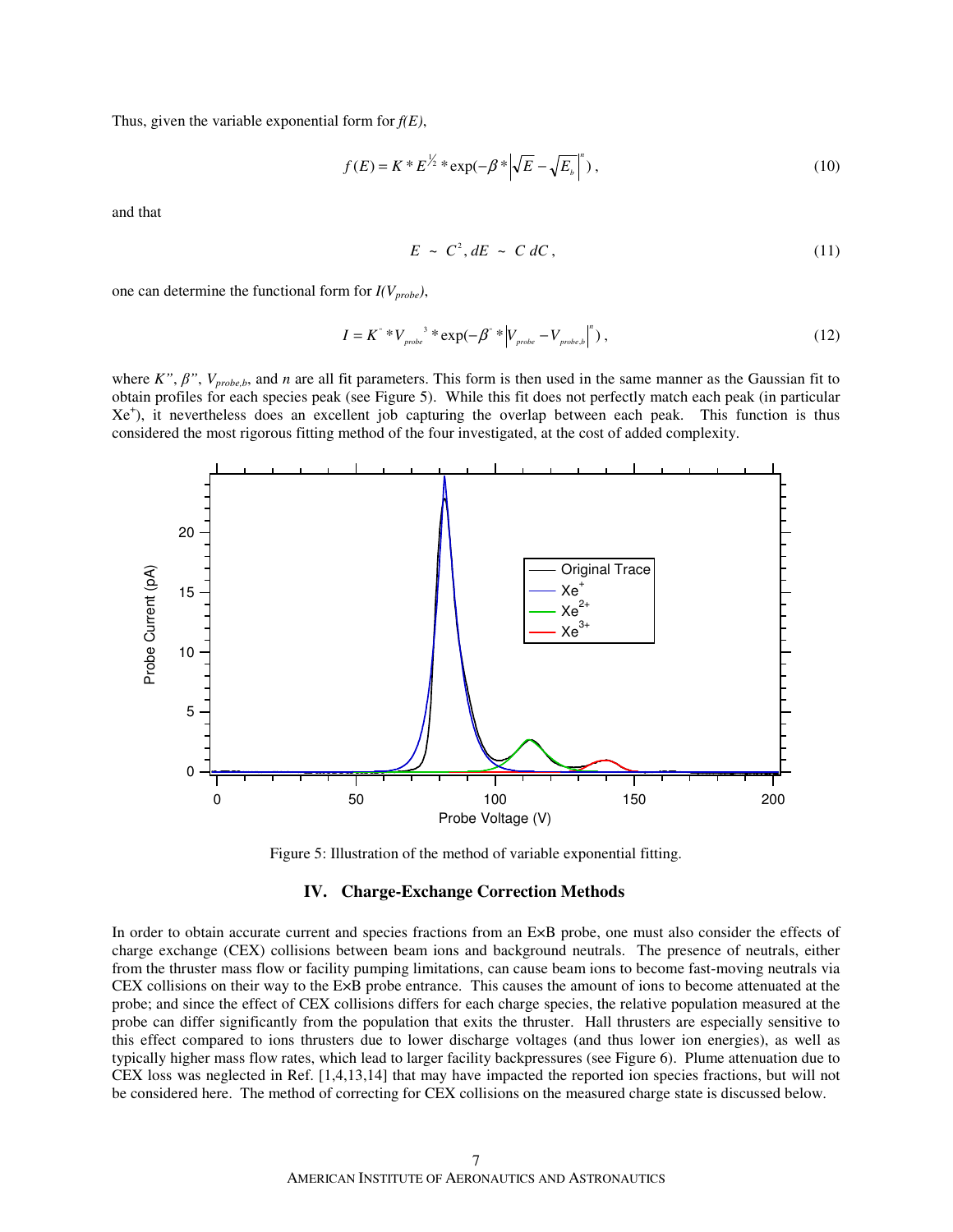

Figure 6: Comparison of beam attenuation due to charge exchange effects for singly- and doubly-ionized xenon as a function of probe distance. Note that the larger backpressures for Hall thruster operation cause a much more severe charge exchange loss.

#### **A. Baseline CEX Correction Model**

A charge exchange model for ion thrusters, derived by Anderson<sup>5</sup>, is employed and simplified in this investigation. This model assumes a one-dimensional beam consisting of ions all accelerated by the same potential, traveling through a uniform neutral background of density *no*. The relevant set of charge exchange reactions taken into account in Anderson's model are

$$
Xe^{+} + Xe \rightarrow Xe + Xe^{+} \text{ (at singly-ionized Xenon energy, cross section } \sigma_1\text{)},\tag{13-1}
$$

$$
Xe^{2+} + Xe \to Xe + Xe^{2+} \text{ (cross section } \sigma_2\text{)},\tag{13-2}
$$

 $Xe^{2+} + Xe \rightarrow 2Xe^+$  (one at doubly-ionized Xenon energy, one at thermal energy, cross section  $\sigma_3$ ), (13-3)

$$
Xe^{+} + Xe \rightarrow Xe + Xe^{+}
$$
 (at doubly-ionized Xenon energy, cross section  $\sigma_4$ ). (13-4)

Equation 13-3 is regarded as an asymmetric reaction, since a new type of ion (in this case,  $Xe^+$ ) is created in the collision. All other reactions above are termed symmetric reactions. Cross sections are taken from Miller et al. [15], which are empirical fits to experimental data:

$$
\sigma_1, \sigma_4 : \sigma = 87.3 - 13.6 \log(E) , \tag{14-1}
$$

$$
\sigma_2 = 45.7 - 8.9 \log(E) \,, \tag{14-2}
$$

$$
\sigma_{3}=2, \qquad (14-3)
$$

where E is the ion energy in eV, and all cross sections are in  $\mathring{A}^2$  (10<sup>-20</sup> m<sup>2</sup>). The third cross section varies only slightly over a wide range of energies, and thus was taken to be constant. Using the standard equations for a flux of particles traveling through a stationary background gas:

$$
\vec{\nabla} \cdot \vec{j}_1 = -\vec{j}_1 n_0 \sigma_1, \qquad (15-1)
$$

<sup>&</sup>lt;sup>5</sup> Anderson, J. "Charge-exchange collision effect on ExB probe location for NEXIS testing," Internal Memorandum, Jet Propulsion Laboratory, January 16, 2004.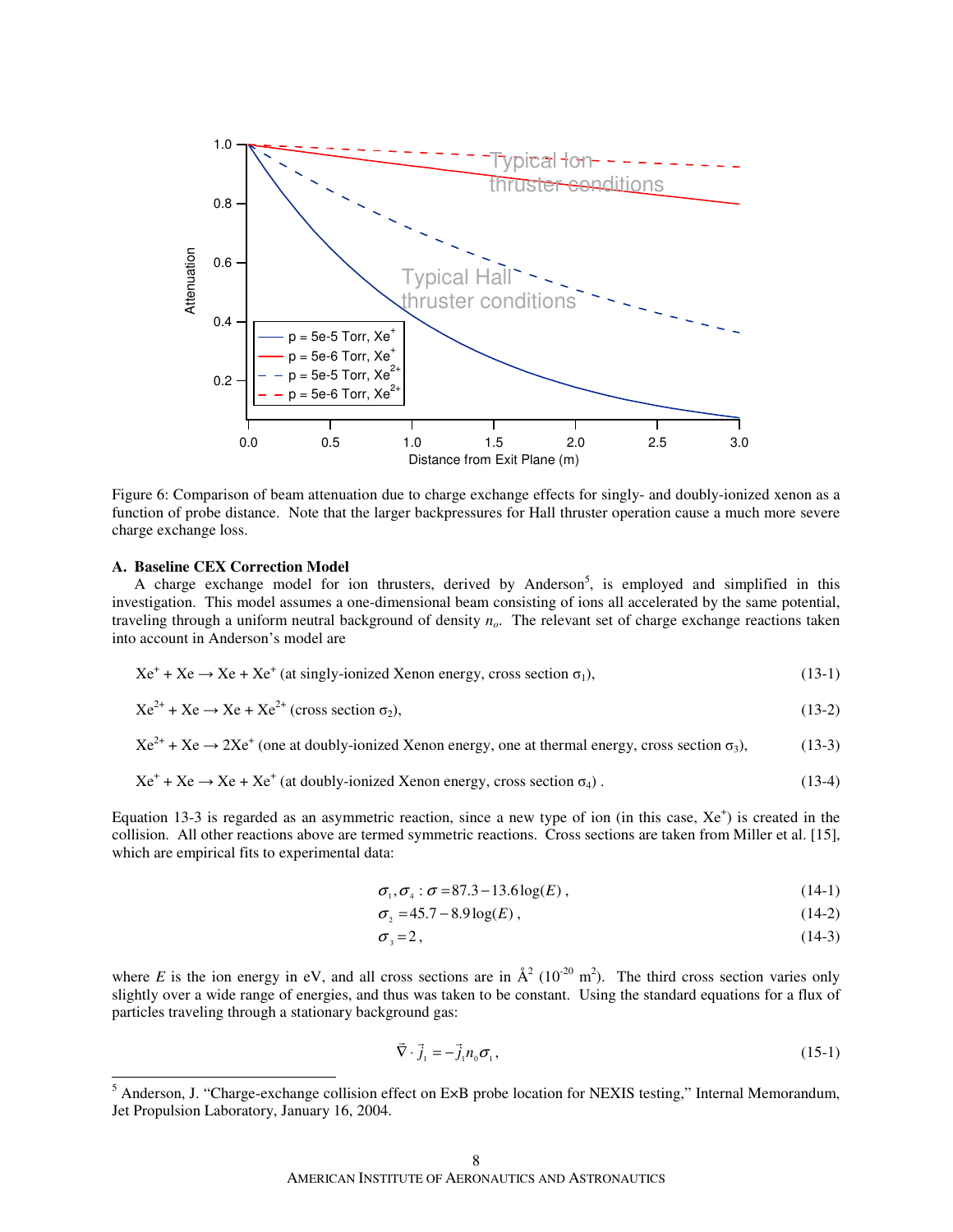$$
\vec{\nabla} \cdot \vec{j}_2 = -\vec{j}_2 n_0 \left( \sigma_2 + \sigma_3 \right),\tag{15-2}
$$

$$
\vec{\nabla} \cdot \vec{j}_3 = -\vec{j}_3 n_0 \sigma_4 + \frac{\vec{j}_2}{2} n_0 \sigma_3, \qquad (15-3)
$$

where  $j_l$  is Xe<sup>+</sup> current density (at Xe<sup>+</sup> energy),  $j_2$  is Xe<sup>2+</sup> current density, and  $j_3$  is Xe<sup>+</sup> current density (at Xe<sup>2+</sup> energy). Assuming a one-dimensional beam, Anderson found:

$$
j_1 = j_{10} \exp[-n_0 \sigma_1 z], \qquad (16-1)
$$

$$
j_2 = j_{20} \exp[-n_0(\sigma_2 + \sigma_3)z], \tag{16-2}
$$

$$
j_3 = j_{20} \frac{\sigma_3}{2} \left[ \frac{\exp[-n_0 \sigma_4 z] - \exp[-n_0 (\sigma_2 + \sigma_3) z]}{\sigma_2 + \sigma_3 - \sigma_4} \right],
$$
 (16-3)

$$
\left(\frac{j}{j_0}\right)_{x_{e^*}} = \frac{j_1}{j_{10}},\tag{16-4}
$$

$$
\left(\frac{j}{j_0}\right)_{x e^{2x}} = \frac{j_2 + j_3}{j_{20}}\,. \tag{16-5}
$$

Thus, Equation 16 can be used with measured currents to determine the original current values at the thruster exit, and therefore correct for charge exchange within the plume. The background gas density can be found using a facility pressure measurement. The symmetric CEX reaction between  $Xe^{3+}$  and background neutrals can easily be added to this model, if it is assumed that any asymmetric reactions involving  $Xe^{3+}$  can be neglected:

$$
\left(\frac{j}{j_0}\right)_{Xe^{3+}} = \exp[-n_0\sigma_s z],\tag{17-1}
$$

$$
\sigma_{s} = 16.9 - 3.0 \log(E) \,. \tag{17-2}
$$

The cross section  $\sigma_5$  is provided by Dressler from Hanscom AFB<sup>6</sup> and is derived from a modified Rapp-Francis CEX 1-electron model. Any calculations regarding  $Xe^{4+}$  have been neglected since it typically comprises less than 0.1% of the beam [1].

In the remainder of this section, a number of assumptions and simplifications to the above model are investigated and validated. These include the neglect of a higher neutral density near the thruster exit; assuming the effect of asymmetric reactions is small and thus negligible; eliminating the CEX correction for  $Xe^{3+}$ ; and assuming the acceleration voltage is equal to the discharge voltage in the CEX cross section calculations.

#### **B. Assumption of Uniform Neutral Density Field**

 $\overline{a}$ 

 The model outlined in Section III-A assumes that the ion beam becomes attenuated by a neutral background gas of uniform density. While this is a reasonable assumption for the background gas caused by facility pumping limitations, the neutral density is much higher near the thruster exit due to propellant mass flow from the thruster channel. If the neutral density field  $n(z)$  is assumed to be a superposition of the uniform facility density  $n_0$  and the density field caused by the thruster neutral flux, *nth(z)*, then the attenuation fraction can be written as:

$$
\left(\frac{j}{j_0}\right) = \exp\left(-\sigma \int n_{th}(z) dz\right) \exp\left(-\sigma n_{0} z\right) = \left(\frac{j_1}{j_0}\right) \left(\frac{j}{j_1}\right). \tag{18}
$$

In Equation 18,  $j_1/j_0$  is the attenuation fraction if there were no facility neutrals, i.e.  $n_0=0$ . Thus,  $j_1$  would be the measured current at the probe if there were no facility effects. It can be argued that if a uniform background density

<sup>6</sup> Dressler, R. Personal Communication (Email), Hanscom AFB, October 2007.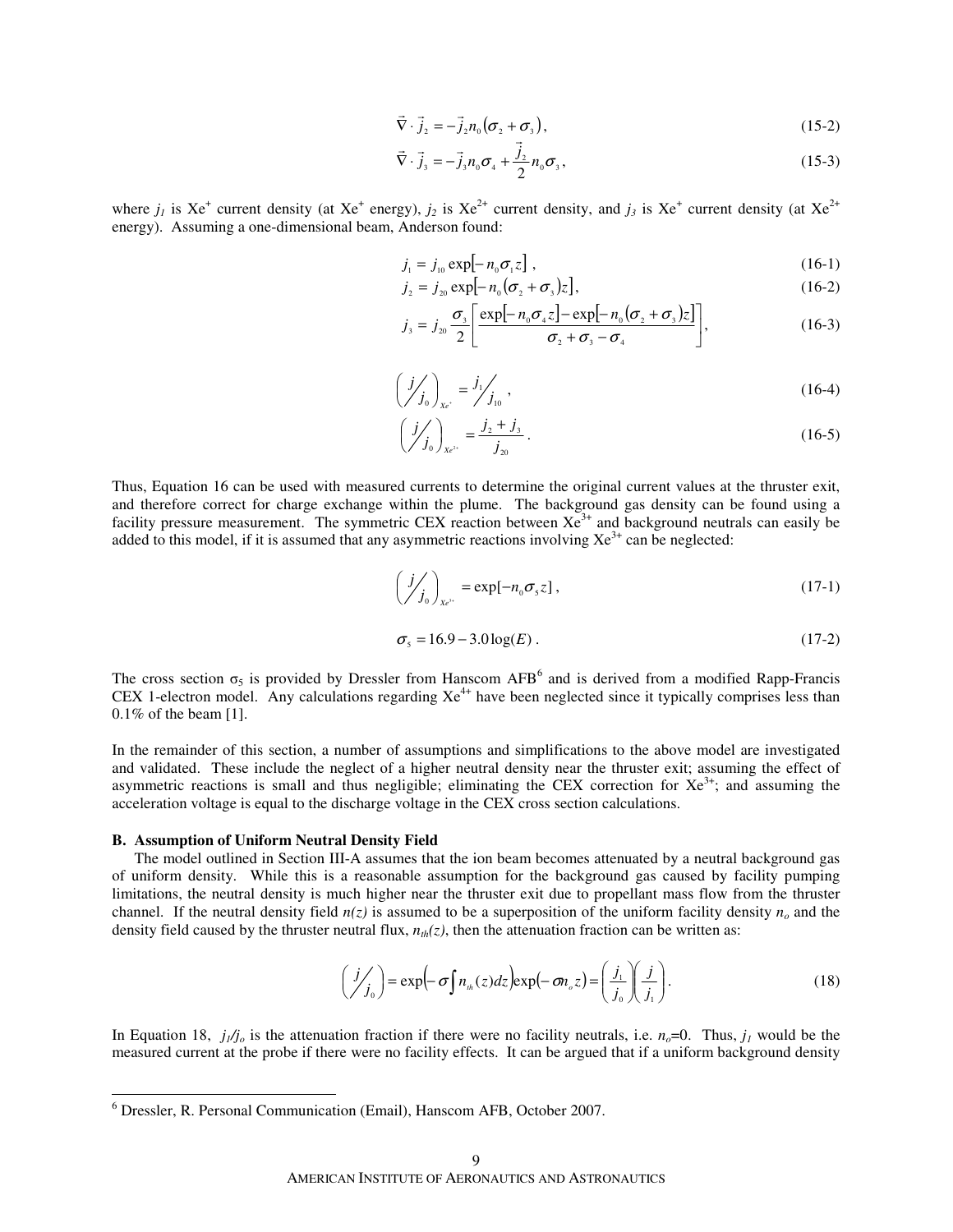is assumed, then only the CEX with background neutrals will be corrected. Depending on the desired measurement, it may or may not be appropriate to correct for CEX with the thruster neutral flux.

In order to estimate the relative attenuation caused by thruster neutrals when compared to the attenuation by facility neutrals, two different methods are employed. The first utilizes an analytical model of neutral flow derived by Katz<sup>7</sup>. This model provides the neutral density decay as a function of distance from the thruster exit, *z*, all normalized to the value at  $z=0$ . This falloff is shown in Figure 7, as a two-dimensional contour plot and a onedimensional curve taken at channel centerline.



Figure 7: Calculated density decay of thruster neutrals in the plume of a Hall thruster. **Left**: R-Z contour plot. **Right**: Density decay with axial position, at channel centerline. Both plots are normalized with respect to density at  $z=0$ .

A comparison was made using values for the operating condition at 300 V and 20 A. A neutral density at thruster exit was estimated using the measured anode mass flow, an assumed mass utilization efficiency of 90% [16], and a wall temperature of 575°C. The calculated neutral density at the thruster exit plane was found to be approximately three times larger than the measured facility background density. However, due to the rapid decay of neutral density leaving the thruster, the attenuation fraction from thruster neutrals is only 0.96, while the fraction caused by facility neutrals is 0.60. This indicates that the CEX effects from thruster neutrals are an order of magnitude smaller than those caused by facility neutrals.

The importance of correcting for CEX with thruster neutrals was also investigated using Faraday probe traces taken at various distances from the thruster. Each of these traces were integrated over radial space and plotted as a function of *z* as a measure of attenuation. As an estimate, the integrated currents were normalized by the discharge current for each operating condition. In order to properly compare these values to ones calculated by the CEX correction model, each species' current must be summed. It can be shown that:

$$
\frac{I(z)}{I_o} = \sum \Omega_{i,o} \exp(-\overline{n}\,\sigma_i z).
$$
 (19)

Backpressure (or rather, "average neutral density") was iterated until a self-consistent solution was found that yielded the proper initial current fractions Ω*o* as well as properly matched the experimental Faraday probe data. This pressure was then compared to the measured backpressure as a metric of how well the facility neutral density describes CEX attenuation (see Figure 8).

Figure 8 shows that the required backpressure to properly describe current attenuation is always higher than the measured facility pressure. The difference, however, decreases significantly as the actual amount of CEX decreases (at higher voltages and lower currents which causes lower backpressures). It should also be noted that there are sources of error with this comparison. First, all currents were normalized by discharge current, when they should have been normalized by ion beam current at the exit plane. Second, the Faraday probe traces were taken radially and thus did not likely capture the total beam current at each axial location, especially at 150 V and 40 A. This

 $\overline{a}$ 

<sup>&</sup>lt;sup>7</sup> Katz, I. Personal Communication, Jet Propulsion Laboratory, November 2007.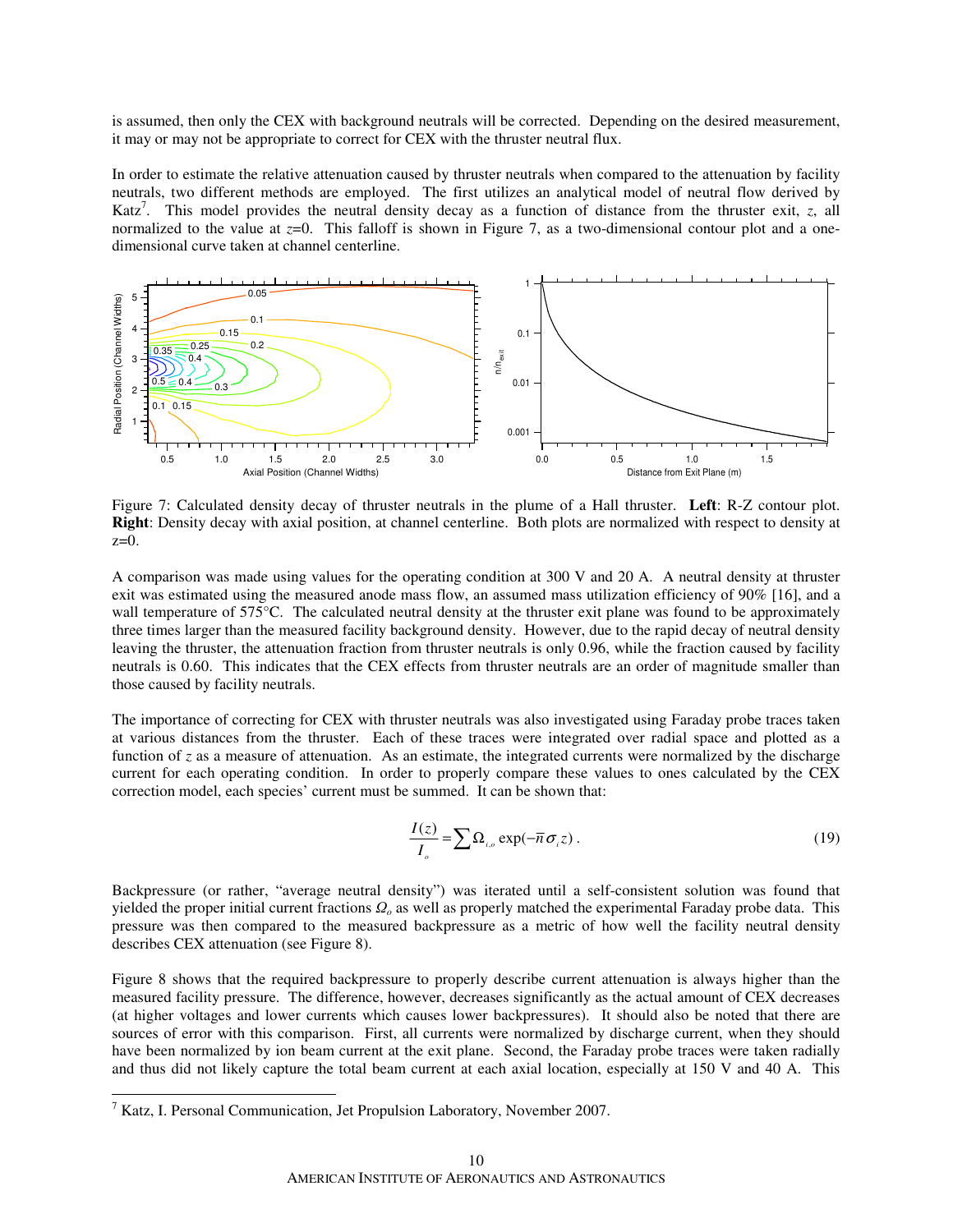would likely cause a larger attenuation to appear than what is caused purely by CEX, as less of the beam would be captured farther away from thruster exit. Lastly, the backpressure measurement, taken with an ionization gauge, has an inherent 20% uncertainty. Considering these sources of error, the agreement between required and measured backpressure is quite good, and thus further evidence that CEX effects from thruster neutrals are negligible.



Figure 8: Comparison of Faraday probe data to theoretical values calculated using the CEX attenuation model. Note the relative agreement between the required backpressure to fit the experimental data and the measured backpressure  $(p/p_{\text{back}})$ .

It should be noted that there may be circumstances where the effects of CEX caused by thruster neutrals are nonnegligible. For example, if a probe were placed within a few thruster diameters of the exit plane, attenuation from thruster neutrals would dominate over attenuation from facility neutrals, and thus will likely need to be accounted for. However, for E×B probes typically placed several diameters downstream of the exit plane, the amount of charge exchange caused by thruster neutrals is equivalent to that caused by facility neutrals at a backpressure of  $\sim 10^{-6}$  torr, indicating that its effects can be neglected under most situations.

## **C. Importance of Asymmetric Reactions**

Asymmetric reactions involve the creation of charge states different from the reactants. From Equation 14, it is evident that at moderate discharge voltages (hundreds of volts), the asymmetric cross section  $\sigma_3$  is smaller than the symmetric cross sections by at least an order of magnitude. This indicates that the asymmetric reaction occurs far less frequently than the other CEX reactions, and yet is a source of added complexity to the CEX correction. Thus, it is worthwhile to determine the relative error in neglecting the asymmetric reaction. This is easily accomplished by setting  $\sigma_3 = 0$  and comparing this simplified attenuation fraction to the complete one. Figure 9 shows the relative error in attenuation fraction for various probe distances and pressures (an acceleration voltage of 300 V was assumed).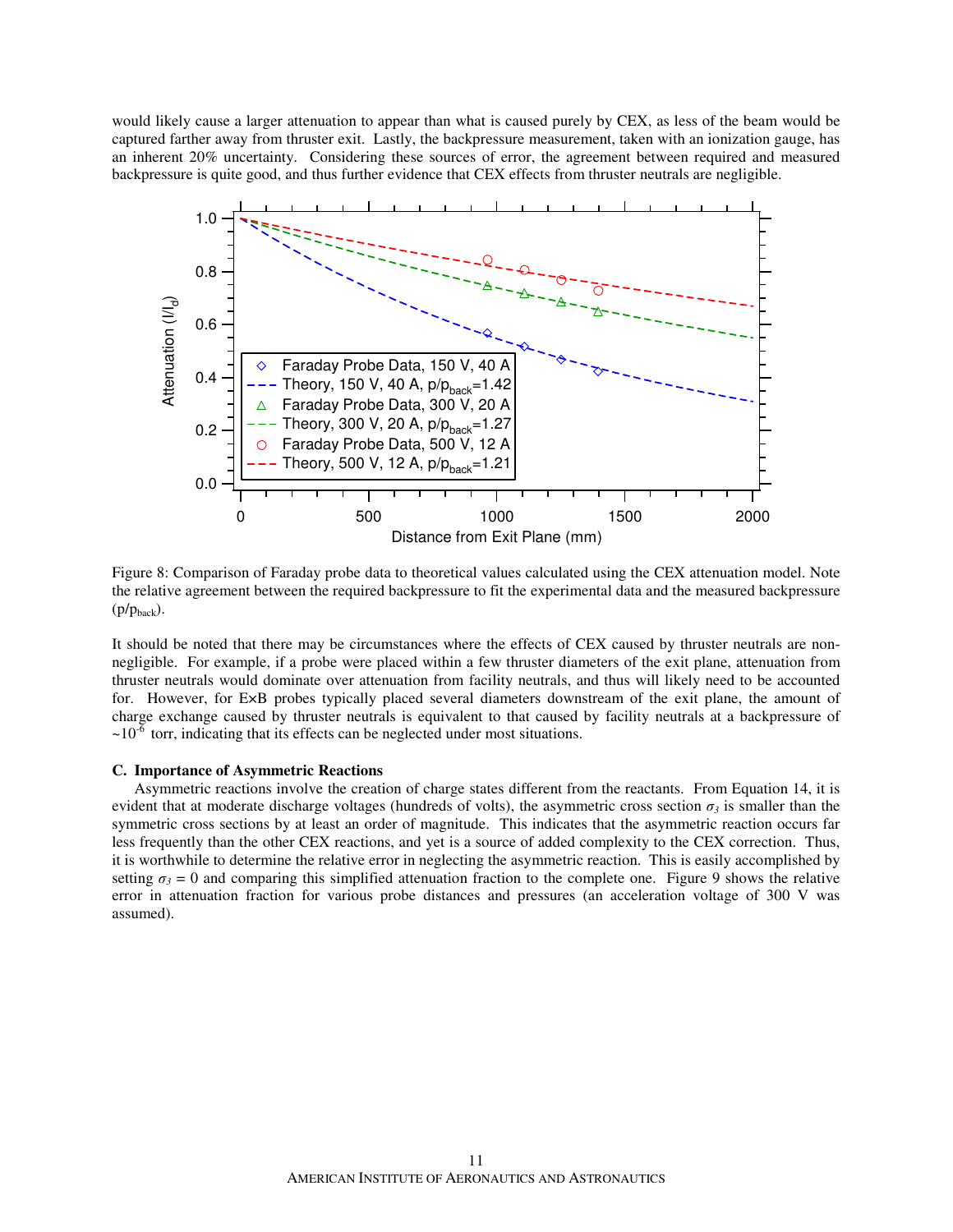

Figure 9: Relative error induced by neglecting the asymmetric reaction in correcting for charge exchange.

The error created by neglecting the asymmetric reaction is shown to be less than 2%, except at large backpressures and probe distances. For typical E×B probe applications, probe locations are 1-2 m away and the operating pressure is no higher than  $10^{-5}$  torr, making the error less than  $1\%$ . Therefore, except under the special circumstances mentioned above, eliminating the asymmetric reaction from the CEX correction model will introduce negligible error. However, for very large backpressures and/or probes positioned very far from the thruster, asymmetric reactions should be included in the charge exchange correction.

While this in itself does not greatly reduce the complexity of the model, if we also assume that other asymmetric reactions are infrequent enough to be neglected, then the symmetric reaction of  $Xe^{3+}$  with background neutrals can be confidently included without the need for several additional reactions. This addition, however, has little effect on species fractions due to its small cross section. We find that across all operating conditions investigated, the relative change in  $Xe^+$  and  $Xe^{2+}$  species fraction was less than 0.15%, and the relative change in  $Xe^{3+}$  was less than 20%. Despite this small effect, the correction for  $Xe^{3+}$  was left in the final CEX model for completeness.

## **D. Cross Section Sensitivity to Ion Energy**

In order to calculate the CEX cross sections within the model, the relevant ion energy must be known. While this value is easily determined for ion thrusters, the acceleration voltage in Hall thrusters differs from the applied discharge voltage and must be measured, usually with a retarding potential analyzer (RPA). However, it is impractical to require the use of an RPA for every E×B probe measurement. Since the cross sections are only weakly dependent on ion energy, the error in assuming the acceleration voltage is equal to the discharge voltage was investigated. Given the general cross section formula  $\sigma = a_1 - a_2 log(E)$ , and defining the relative error as

$$
\varepsilon = \frac{\left(\frac{j}{j_0}\right)_{v_s} - \left(\frac{j}{j_0}\right)_{v_s}}{\left(\frac{j}{j_0}\right)_{v_s}},
$$
\n(20)

one can show, assuming that  $\varepsilon \ll 1$ , that

$$
\varepsilon \approx \frac{a_2 p z}{kT} \log \left( \frac{1}{\eta_v} \right),\tag{21}
$$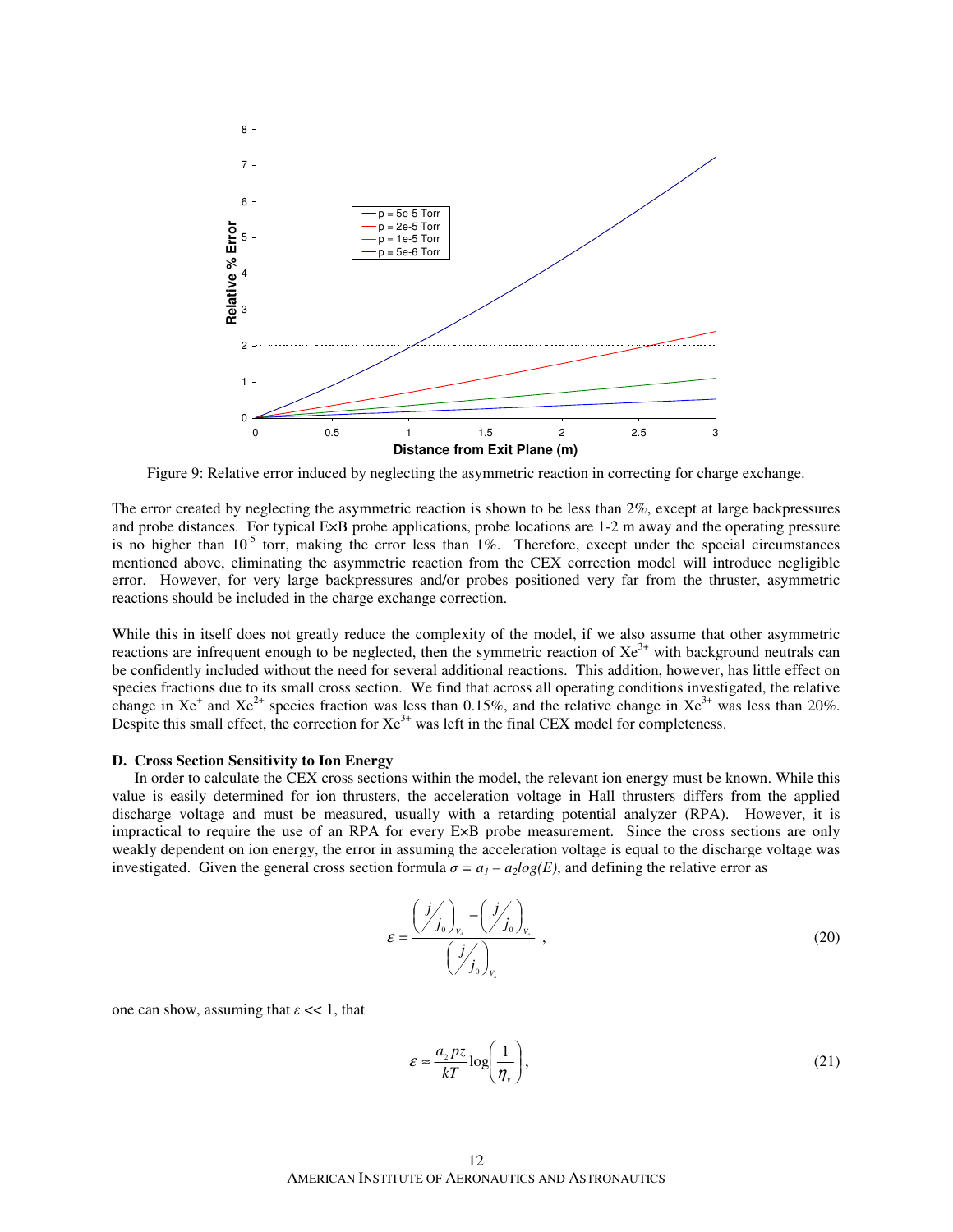where *p* is the backpressure,  $\eta_v$  is the voltage utilization efficiency,  $V_d/V_d$ , and the rest of the symbols have their usual meaning. Figure 10 plots this error as a function of backpressure and probe distance, using the Xe<sup>+</sup> CEX cross section and assuming  $\eta_v = 0.8$  (to maximize possible error):



Figure 10: Error induced by assuming acceleration voltage is equal to discharge voltage in CEX cross section equations. Cross section used was symmetric Xe<sup>+</sup> reaction with background gas, with  $\eta_v = 0.8$ .

For typical conditions of 1-2 m probe position and  $10^{-5}$  torr, the error created is well within 1%. Noting that this is likely the worst case, it is reasonable (and also practical) to use the discharge voltage to calculate the relevant ion energies in the CEX correction model.

#### **E. Simplified CEX Correction Model**

The final charge exchange correction model used in this investigation is summarized here. This model only corrects for symmetric reactions between ions and a uniform neutral background density, which is calculated using a facility pressure measurement. It also assumes an acceleration voltage equal to the discharge voltage when calculating ion energies. This allows for a simple yet reasonably accurate method of correcting for charge exchange within the plume. The final equations are

$$
\left(\frac{j}{j_0}\right)_{x_{e^*}} = \exp(-n_0 \sigma_1 z) \qquad \sigma_1 = 87.3 - 13.6 \log(V_d) \,, \tag{22}
$$

$$
\left(\frac{j}{j_0}\right)_{Xe^{2^*}} = \exp(-n_0 \sigma_2 z) \qquad \sigma_2 = 45.7 - 8.9 \log(2V_d) \,, \tag{23}
$$

$$
\left(\frac{j}{j_0}\right)_{x e^{3s}} = \exp(-n_0 \sigma_3 z) \qquad \sigma_3 = 16.9 - 3.0 \log(3V_d) \,. \tag{24}
$$

# **V. Results**

An E×B probe was placed on centerline 1.9 m downstream of a 6-kW laboratory Hall thruster, and used to measure the charge state population at eight different operating conditions (see Table 1). Each of these data sets was analyzed using the methods outlined in Sections III and IV-E. In order to more fully characterize the effects of correcting for charge exchange, three levels of correction were used: no CEX correction, correcting only the  $Xe<sup>+</sup>$ population for CEX, which should be the most significant correction, and correcting all three species for CEX. These three levels of correction, in addition to the four methods of including species' peak width, provided twelve different methods of analysis for comparison. Due to similarity in trends across several operating conditions, only the four with the internally-mounted cathode are presented here.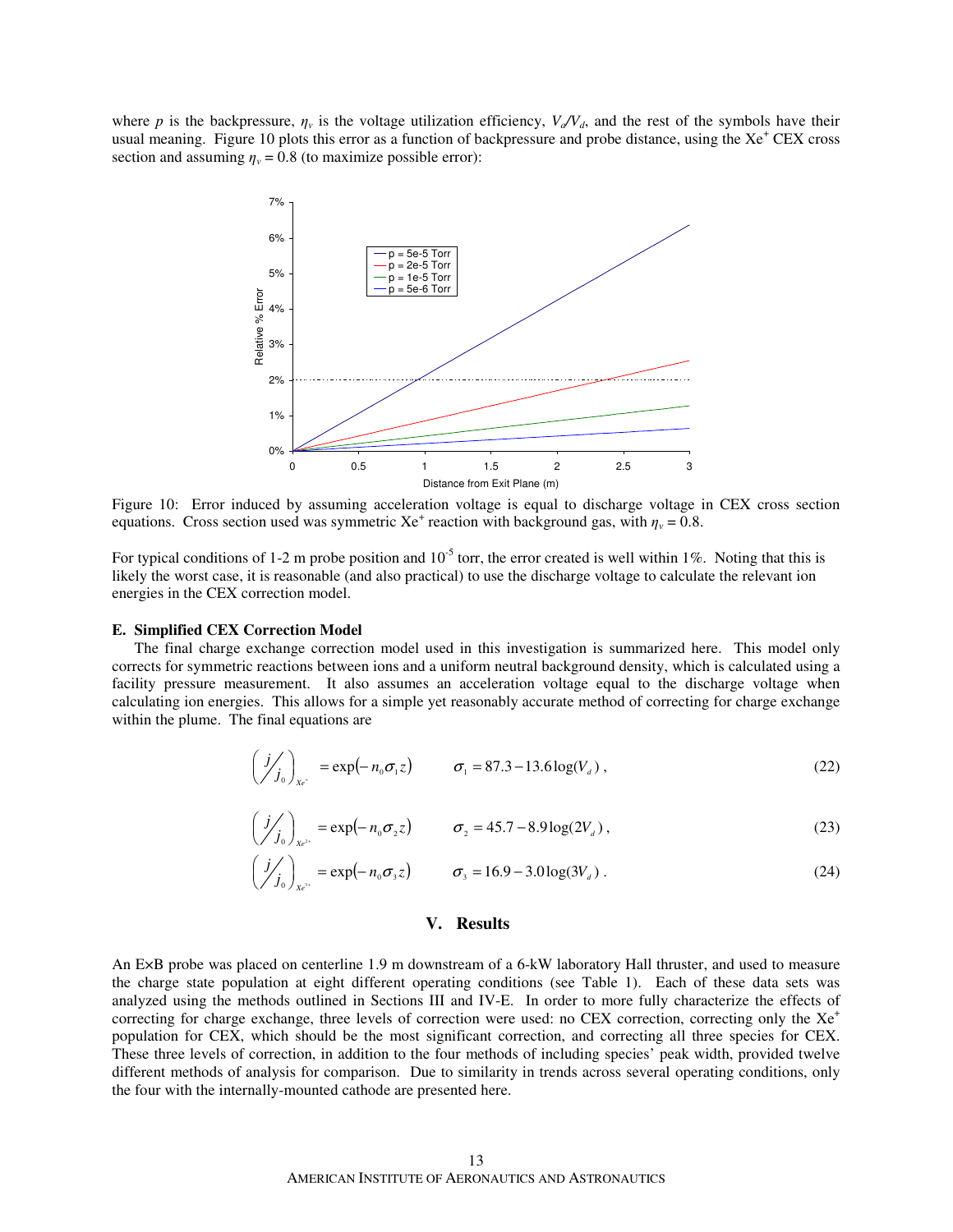| Discharge Voltage (V) | Discharge Current (A) | <b>Cathode Mounting Location</b> |
|-----------------------|-----------------------|----------------------------------|
| 150                   | 40                    | Internal                         |
| 300                   | 20                    | Internal                         |
| 500                   | 12                    | Internal                         |
| 300                   | 10                    | Internal                         |
| 150                   | 40                    | External                         |
| 300                   | 20                    | External                         |
| 500                   | $\overline{2}$        | External                         |
| 300                   |                       | External                         |

Table 1: List of Hall thruster operating conditions investigated.

Variations in species fractions, along with the relevant performance parameters, ΣΩ*<sup>i</sup> /Zi* and ΣΩ*<sup>i</sup> /*√*Zi* [4], were investigated across analysis methods. However, the performance parameters allow for a compact method of presenting the charge state that would otherwise have to be described with three species fractions. Furthermore, the variation in the performance parameters is of greater interest as these quantities are ultimately used in the determination of thruster efficiency. In particular, the anode efficiency for a Hall thruster can be decomposed into the product of several utilization efficiencies given as [17]

$$
\eta_a = \eta_a \eta_c \eta_a \eta_b \eta_m = \frac{\left(\sum \frac{\Omega_i}{\sqrt{Z_i}}\right)^2}{\sum \Omega_i / Z_i} \left(1 - \frac{V_i}{V_d}\right) (\cos \theta)^2 \left(\frac{I_b}{I_d}\right)^2 \left(\frac{m_{X_c} I_d}{\dot{m}_d e}\right) \sum \frac{\Omega_i}{Z_i}.
$$
 (25)

The terms directly affected by the presence of multiply-charged ions are the charge utilization efficiency and the mass utilization efficiency, given by

$$
\eta_{q} = \frac{\left(\sum \frac{\Omega_{i}}{\sqrt{Z_{i}}}\right)^{2}}{\sum \frac{\Omega_{i}}{Z_{i}}},
$$
\n(26)

$$
\eta_m = \left(\frac{m_{x_c}I_d}{\dot{m}_a e}\right)\left(\frac{I_b}{I_d}\right)\sum \frac{\Omega_i}{Z_i} = \left(\frac{m_{x_c}I_d}{\dot{m}_a e}\right)\left(\frac{I_b}{I_d}\right)\alpha_m. \tag{27}
$$

Therefore, variations in  $\eta_q$  and  $\alpha_m$  are considered to have a direct correlation with variations in the calculated thruster efficiency. Since it was found that  $\alpha_m$  varied more significantly than  $\eta_q$  over all test cases, only variations in  $\alpha_m$  are presented here. The effective charge state Q, defined as  $\sum \zeta_i Z_i$ , is another relevant parameter when discussing the charge state population [18]; however, since it has no direct impact on the calculation of efficiency in the above model, it is not presented in detail here. See Appendix A for a list of calculated current and species fractions, as well as  $\alpha_m$ ,  $\eta_q$ , and *Q* for all operating conditions investigated.

The purpose of such a comparison across analysis methods is to quantify the importance of correcting for peak width and charge exchange in determining current and species fractions, and thus propose a method that yields the best balance of accuracy and simplicity. Since the most complex method, and arguably the most accurate, is the variable exponential fit with full CEX correction, all methods are compared relative to this one. Thus, all results will be presented in terms of relative percent difference between  $\alpha_m$  for each method and  $\alpha_m$  for the most complex method. Results across four operating conditions are presented below.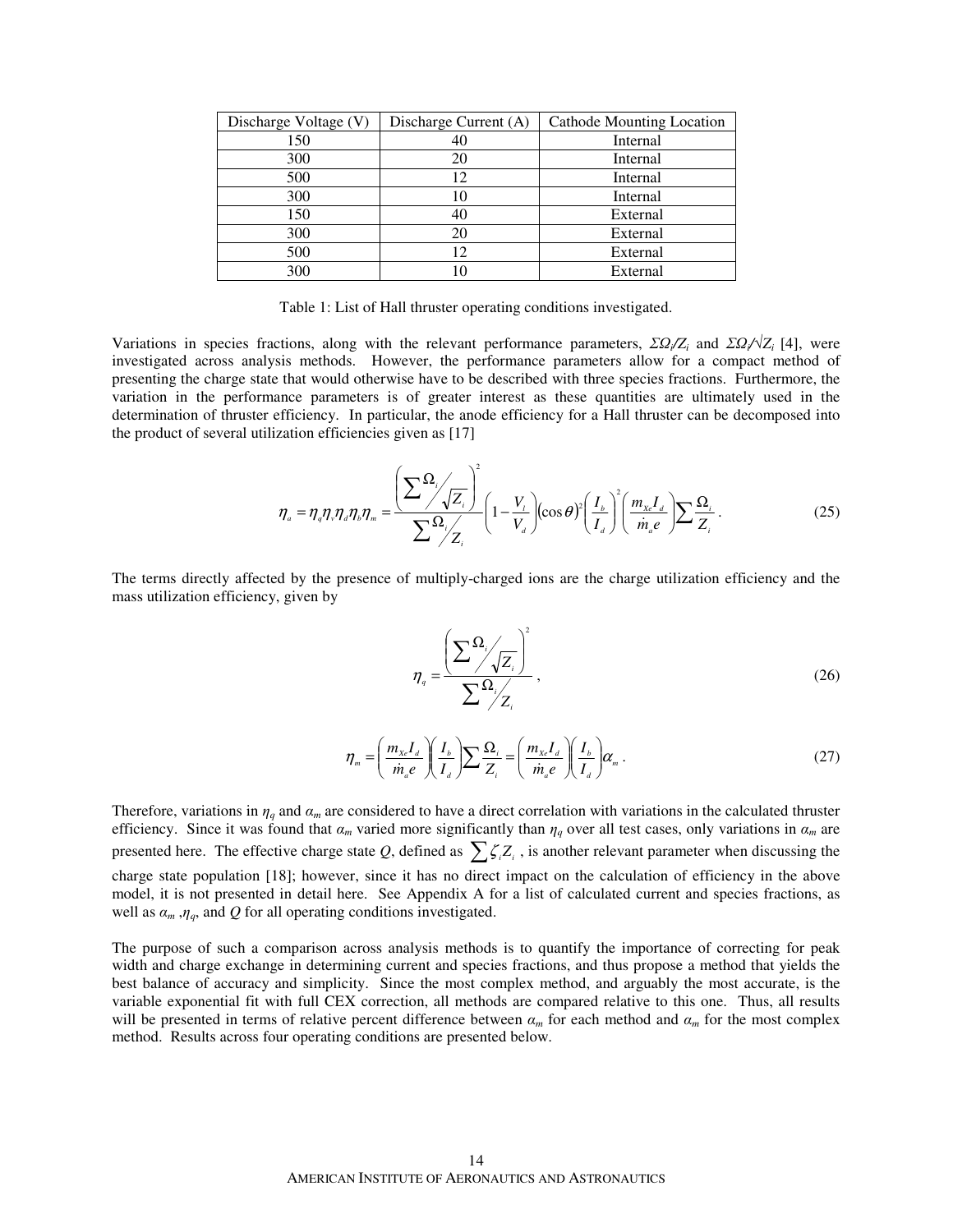## **A. Operating Condition of 150 V, 40 A**

 This particular condition of low voltage and high current represents a case of potentially large amounts of charge exchange collisions within the plume. Facility pressure was measured to be  $2.6\times10^{-5}$  torr, corrected for xenon. The variation in  $\alpha_m$  with each analysis method is shown in Figure 11.



Figure 11: Comparison of α*m* between several analysis methods at 150 V, 40 A, relative to the full CEX correction using the variable exponential fit. Notice the dominance of the effects of CEX correction over the differences in peak width methods.

From Figure 11 it is evident that the effects of correcting for charge exchange dominate over the effects of peak width, as expected. Relative errors reached as high as almost 8%, which is extremely significant in the context of efficiency analysis. Once the full CEX correction is applied, the relative error drops to nearly within 1%, regardless of which method is used to include peak width. It is interesting to note that the error induced from correcting for peak width but not CEX is larger than correcting for nothing at all. This is a characteristic that will be shown at other operating conditions as well.

# **B. Operating Condition of 300 V, 20 A**

 This particular condition of moderate voltage and current represents a more typical case of Hall thruster operation. Facility pressure was measured to be  $1.6\times10^{-5}$  torr, corrected for xenon. The variation in  $\alpha_m$  with each analysis method is shown in Figure 12.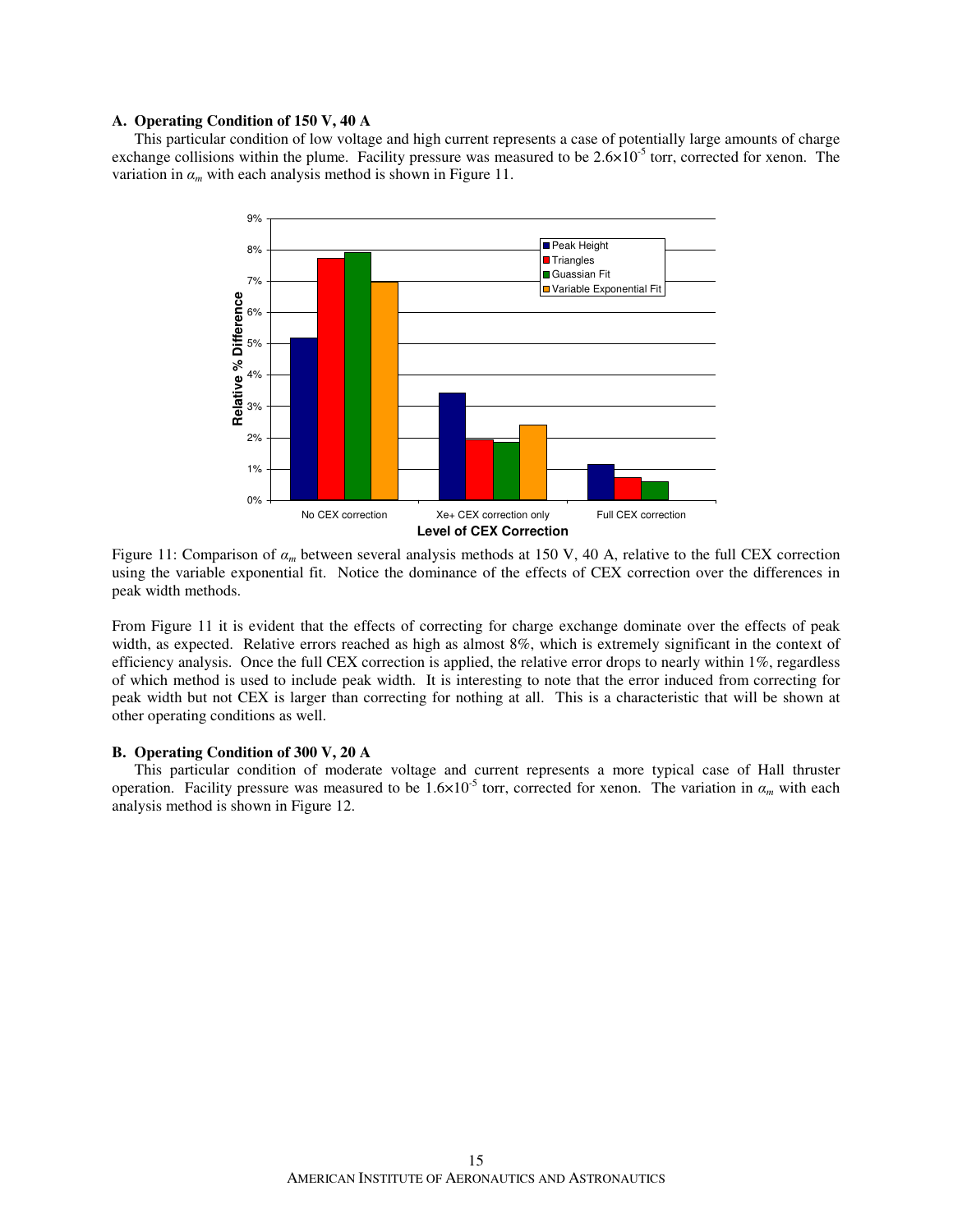

Figure 12: Comparison of α*m* between several analysis methods at 300 V, 20 A, relative to the full CEX correction using the variable exponential fit. Notice that the largest errors occur from correcting for either CEX or peak width.

The most noticeable feature at this operating condition is that the relative error is maximized when either peak width OR charge exchange collisions are corrected for. As with the data at 150 V, 40 A, there is negligible difference between any method that takes peak width into account. Relative difference is minimized to within 0.1% using a full CEX correction and any method including peak width. It is interesting to note that at this particular operating condition, using peak heights and not correcting for CEX gave a nearly identical result to the variable exponential fit with full CEX correction method. This can be explained by noting that the two correction factors have opposite effects on the calculated charge state. As peaks tend to be wider for higher charge states, including them shifts the overall charge state to a larger value. Conversely, CEX affects Xe<sup>+</sup> more than higher charge states, so correcting for this shifts the charge state closer to 1. These two competing effects give the interesting result that correcting for either peak width or CEX will typically yield a higher difference than correcting for nothing at all using the simplest method.

## **C. Operating Condition at 500 V, 12 A**

 The particular condition of higher voltage and lower current is a case where a much smaller amount of CEX likely occurs within the plume. Facility pressure was measured to be  $1.2\times10^{-5}$  torr, corrected for xenon. The variation in  $\alpha_m$  with each analysis method is shown in Figure 13.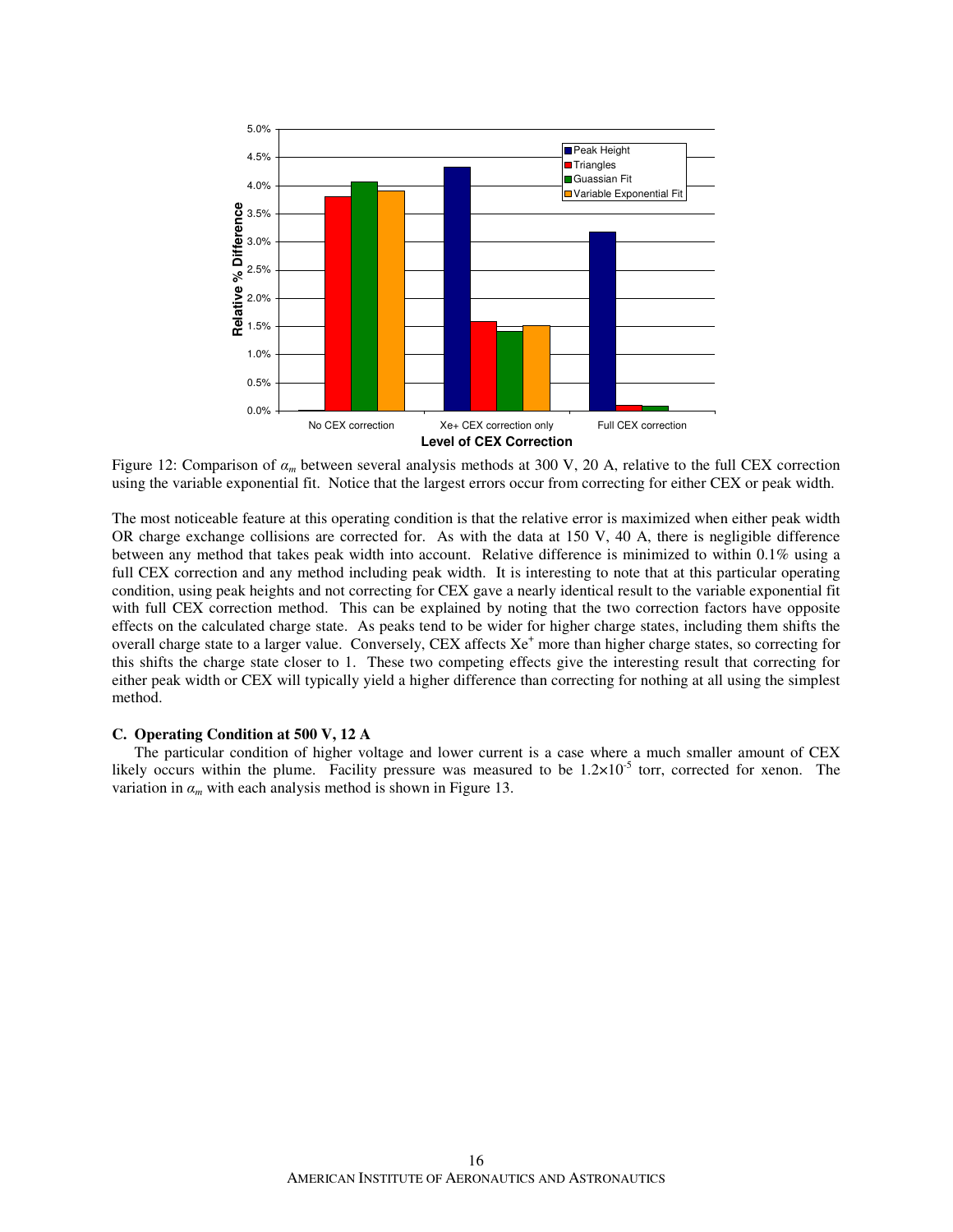

Figure 13: Comparison of α*m* between several analysis methods at 500 V, 12 A, relative to the full CEX correction using the variable exponential fit.

As with 300 V and 20 A, the largest differences occur when either peak width or CEX is corrected for but not the other. In order for the relative difference to be within 1%, only a full CEX correction along with any inclusion of peak width is sufficient. This trend is present in all operating conditions investigated.

# **D. Operating Condition at 300 V, 10 A**

 This condition was taken at a discharge power that is half of the power of the other test cases. The discharge current is also the lowest investigated, with a facility pressure measured to be  $9.7 \times 10^{-6}$  torr, corrected for xenon. The variation in  $\alpha_m$  with each analysis method is shown in Figure 14.



Figure 14: Comparison of α*m* between several analysis methods at 300 V, 10 A, relative to the full CEX correction using the variable exponential fit.

This particular case shows the lowest relative differences calculated, with a maximum of only 2.5%. Once again, the maximum differences occur when either peak widths or CEX are accounted for. At this particular pressure, it appears that only a correction to  $Xe^+$  with an inclusion of peak width is required to be within 1% of the variable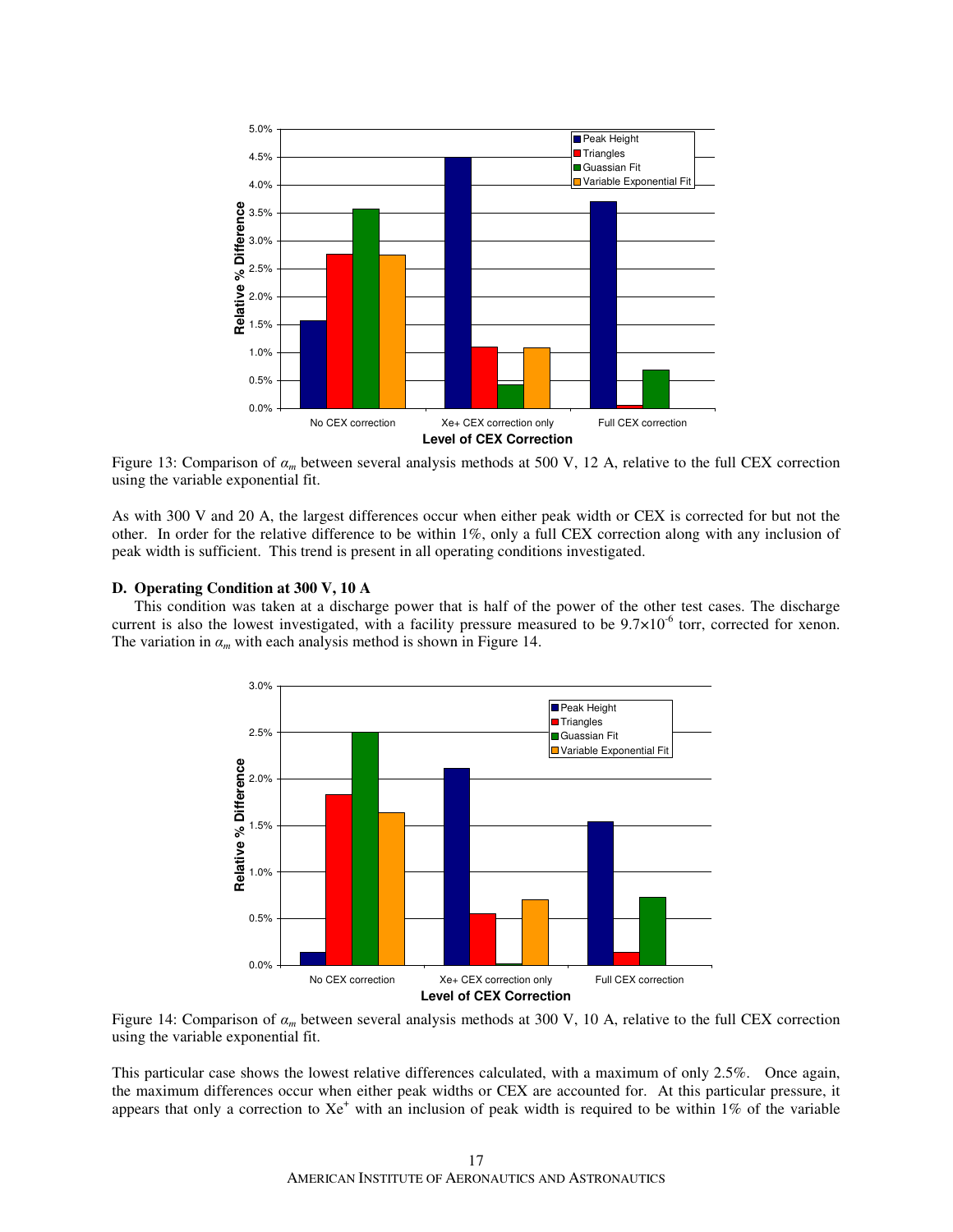exponential fit and full CEX correction method. This indicates that the correction of charge exchange for higher charge states is less significant at lower pressures, which is to be expected.

#### **VI. Discussion**

Based on the results from the eight different operating conditions investigated, it is recommended that the method of triangle fitting with the full CEX correction be used to analyze E×B probe spectra from Hall thruster plumes. Results from this method are consistently within 1% of the results from the most complex method used over a wide range of operating conditions. It has been shown that correcting for charge exchange can yield a significantly different charge state, especially at high facility pressures, while the triangle fitting method provides effectively the same results when compared to higher order fit methods. Thus, this method provides the best balance between simplicity and accuracy over all operating conditions investigated. It should be noted that the method of triangle fitting is sufficient merely in calculating current and species fractions; this approximation does not capture much of the detail of each species peak, and therefore should not be used for analyzing the physics of the VDF.

In order to prevent facility effects from excessively altering the E×B probe measurement, it is recommended that the attenuation fraction of  $Xe^+$  be kept above 0.7. While this is an arbitrary choice, it provides a reasonable guideline for controlling the magnitude of charge exchange effects within the plume. Since the CEX cross section of  $Xe^+$  with neutrals is only weakly dependent on ion energy, this attenuation fraction guideline can be roughly converted into a "*pz*" factor of backpressure multiplied by probe distance from the exit plane, which is more practical. Thus, in order to keep facility effects at a reasonable level, it is recommended that  $pz \leq 2$ , where p is the facility backpressure in units of 10<sup>-5</sup> torr, and *z* is the distance from the thruster exit plane to the E×B probe in meters. In this study,  $pz$ varied between 1.8 at 10 A and 4.9 at 40 A. While the above recommendation was not strictly met, *pz* was still kept at a reasonable level for all operating conditions except 40 A, and therefore the results presented above are considered valid. A study performed by Reid et al. [9] utilized the above methods on E×B probe spectra taken at various distances from the thruster. After correction, excellent results were obtained that were consistent across all distances tested, providing further validation of the recommended analysis method.

#### **A. Error Analysis**

Each analysis method investigated above provides a certain amount of additional uncertainty in the calculated charge state, due to the larger amount of data processing required. Major sources of uncertainty include the facility pressure measurement, estimated at 20%, the cross sections within the charge exchange correction model, estimated at 20% for  $Xe^+$  and 30% for  $Xe^{2+}$  and  $Xe^{3+}$ , and each fitting method. Taking into account uncertainties in pressure and cross sections, the charge exchange correction generates an additional relative uncertainty of up to  $2-8\%$  in  $Xe^+$ current fraction, 15-50% in  $Xe^{2+}$  current fraction, and 10-30% in  $Xe^{3+}$  current fraction. This corresponds to an additional relative uncertainty of up to 1-4% for α*m*. It should be noted that the quantities calculated without the charge exchange correction always lay outside these uncertainty bounds, indicating that the correction is still certainly worth doing. Also, the amount of uncertainty is directly related to the facility pressure, and consequently the amount of charge exchange within the plume. Therefore, a lower backpressure will result in smaller uncertainty bounds created by the charge exchange correction.

Errors induced by using the triangle fitting method can be estimated by comparing calculated values between this method and the more rigorous variable exponential fit method. The relative amount of error was found to be up to 2.5% for Xe<sup>+</sup> current fraction, 20% for  $\bar{X}e^{2+}$  current fraction, and 25% for  $Xe^{3+}$  current fraction, corresponding to errors of up to 1% for α*m*. Noting that all of above estimates are maximum deviations, the combined standard uncertainty has been estimated as  $3\%$  in Xe<sup>+</sup>, 20% in Xe<sup>2+</sup> and Xe<sup>3+</sup>, and 2% in  $\alpha_m$ .

## **B. Species Fraction Spatial Dependence**

While the above described methods are applicable to an E $\times$ B probe spectrum taken anywhere in the plume, measurements are typically taken along thruster centerline 1-2 m downstream of the exit plane. In order to characterize the species population within the plume, one must consider any spatial variation which occurs and its effect on the overall charge state. Experiments performed by Kim [1] and simulations performed by Katz [19] on the SPT-100 have shown that species fractions can vary significantly off-centerline, showing that there is a larger population of multiply-charged species farther off axis (see Figure 15). This indicates that a single-point centerline measurement may not be sufficient to describe accurately the average charge state of ions exiting the thruster.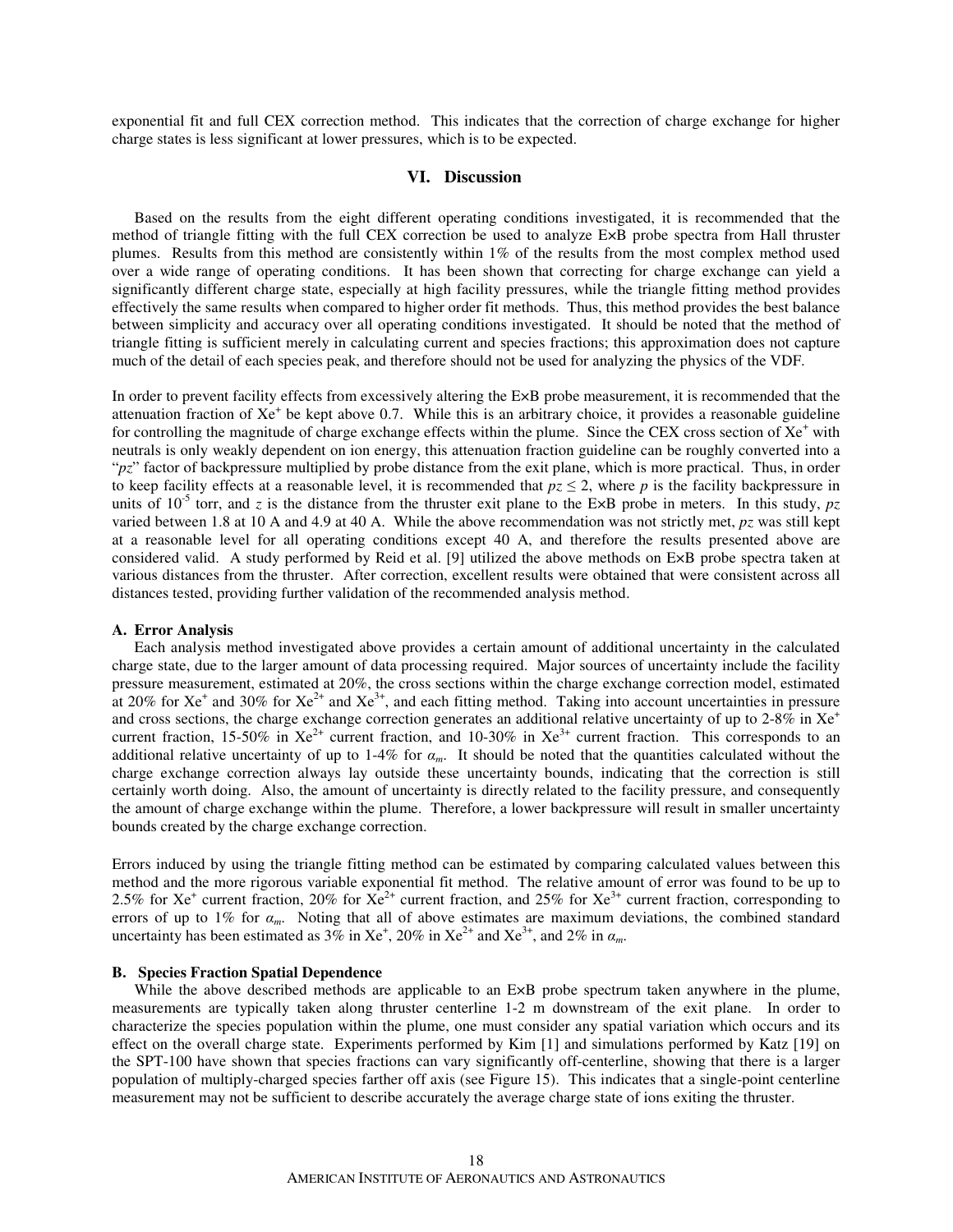

Figure 15: Species fraction variation with angle for an SPT-100 taken 75 cm from thruster exit. Beyond 10° there is a noticeable increase in multiply-charged species. Figure courtesy of Kim [1]**.** 

Experiments performed by Reid et al. [9] on a 6 kW laboratory Hall thruster verifies the existence of higher charge states off thruster centerline. An average  $\alpha_m$  was found over the spatial domain tested, weighted by the local current density, and compared to the values yielded by the thruster centerline and channel centerline measurements (see Figure 16). This average varied up to 3.5% from the single-point thruster centerline measurement, but only by 1.5% when compared to the single-point channel centerline measurement. It was thus suggested that a measurement taken at channel centerline would be sufficient for studies concerned with thruster behavior over large throttling ranges, with appropriate error bounds to accommodate the spatial variation within the plume. However, for studies focused on fine changes in thruster performance, the resulting error in a single-point measurement may not be tolerable and determining plume-averaged quantities will be necessary.

## **VII. Conclusion**

Various analysis methods were applied to E×B probe spectra taken in the plume of a 6-kW laboratory Hall thruster over a wide range of operating conditions. These methods incorporated varying degrees of



Figure 16: Comparison of  $\alpha_m$  calculated from a thruster centerline, channel centerline, and plume-averaged measurement, as a function of discharge power. Error bars are 1%. Courtesy of Reid et al.

correction for the width of species peaks as well as charge exchange collision effects within the plume, in order the determine the importance of these effects on the calculated species fractions and efficiency terms. It has been shown that the use of a simple model using triangles to approximate the velocity distribution function for each species peak is sufficient to capture the effect of peak width on calculated species fraction. While the extent of charge exchange varies strongly with the facility backpressure, it has been found that the effects of charge exchange are extremely significant at pressures larger than  $10^{-5}$  torr, and thus should be corrected for. However, a simplified method of correction has been suggested that can easily be implemented and generate small uncertainty over the majority of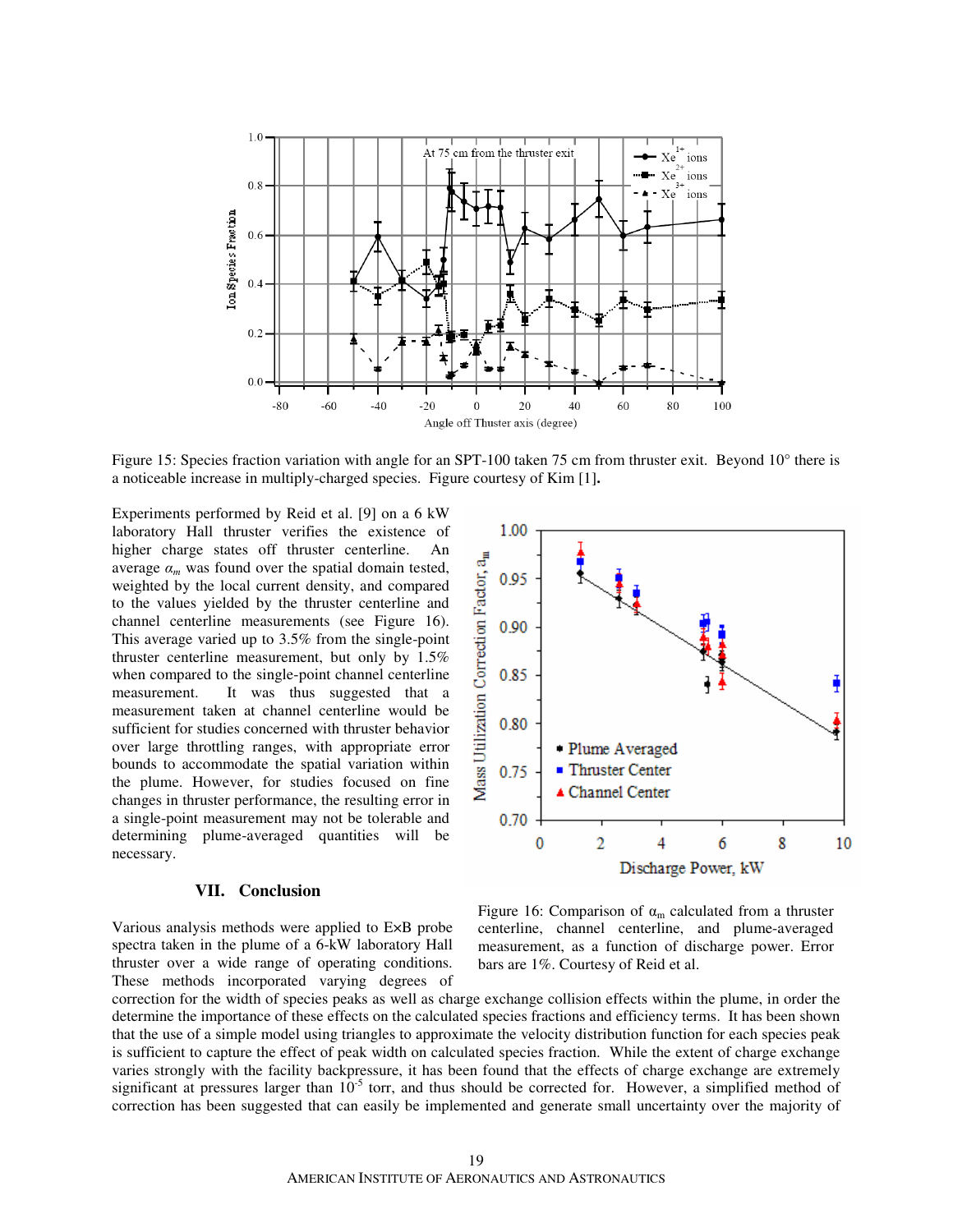cases. Most importantly, it has been shown that the amount of charge exchange caused by the neutral thruster flux (as opposed to facility neutrals) is negligible except when the probe is very close to the exit plane (a few thruster diameters). In order to keep the amount of charge exchange within reasonable limits, it is recommended that the product of *p* and *z* be kept below 2, where *p* is the facility pressure in units of  $10^{-5}$  torr, and *z* is the distance from thruster exit to the probe. Lastly, it has been suggested by Reid et al. [9] that a single-point measurement at thruster centerline is insufficient to properly characterize the charge state of the thruster plume. However, a single-point measurement taken at channel centerline can minimize the error to within 1.5% when compared to the average of a more complete spatial map. The methods suggested in this paper should allow for a more accurate determination of the charge state of Hall thruster plumes, and thus facilitate a more accurate understanding of the competing processes affecting overall thruster efficiency.

# **Appendix A – Selected Tabulated Values Across Operating Conditions**

Below is a list of the current fractions, species fractions, mass utilization correction factors for multiply-charged ions, charge utilization efficiencies, and effective charge states for the operating conditions investigated in this study. In the table, INT corresponds to an internally-mounted cathode, while EXT corresponds to an externallymounted cathode. The results below were calculated using the recommended method of triangle fitting with full CEX corrections. It should be noted that with the exception of 150V, 40 A with an externally-mounted cathode, values are nearly identical across operating conditions at the same discharge power.

|                  | $\Omega(Xe^+)$ | $\Omega(Xe^{2})$ | $\Omega(Xe^{3})$ | $\zeta(Xe^+)$ | $ζ (Xe2+)$ | $\zeta(Xe^{3})$ | $\alpha_m$ | $\eta_q$ | Q    |
|------------------|----------------|------------------|------------------|---------------|------------|-----------------|------------|----------|------|
| 150 V, 40 A, INT | 0.800          | 0.154            | 0.046            | 0.927         | 0.063      | 0.010           | 0.892      | 0.981    | 1.08 |
| 150 V, 40 A, EXT | 0.845          | 0.123            | 0.032            | 0.945         | 0.049      | 0.006           | 0.917      | 0.985    | 1.06 |
| 300 V, 10 A, INT | 0.858          | 0.106            | 0.036            | 0.951         | 0.042      | 0.007           | 0.923      | 0.985    | 1.06 |
| 300 V, 10 A, EXT | 0.869          | 0.098            | 0.033            | 0.955         | 0.038      | 0.007           | 0.929      | 0.987    | 1.05 |
| 300 V, 20 A, INT | 0.802          | 0.148            | 0.050            | 0.928         | 0.060      | 0.012           | 0.893      | 0.980    | 1.08 |
| 300 V, 20 A, EXT | 0.798          | 0.160            | 0.042            | 0.925         | 0.065      | 0.010           | 0.892      | 0.981    | 1.08 |
| 500 V, 12 A, INT | 0.798          | 0.147            | 0.055            | 0.927         | 0.060      | 0.013           | 0.890      | 0.980    | 1.08 |
| 500 V, 12 A, EXT | 0.790          | 0.155            | 0.055            | 0.924         | 0.064      | 0.012           | 0.886      | 0.979    | 1.09 |

# **Acknowledgments**

The authors would like to thank John Anderson and Ira Katz at JPL for their assistance on formulation and development of the charge exchange correction model used in this paper, along with Rainer Dressler at Hanscom AFB for providing additional xenon charge exchange cross sections.

The research described in this paper was carried out at the Jet Propulsion Laboratory, California Institute of Technology, under a contract with the National Aeronautics and Space Administration.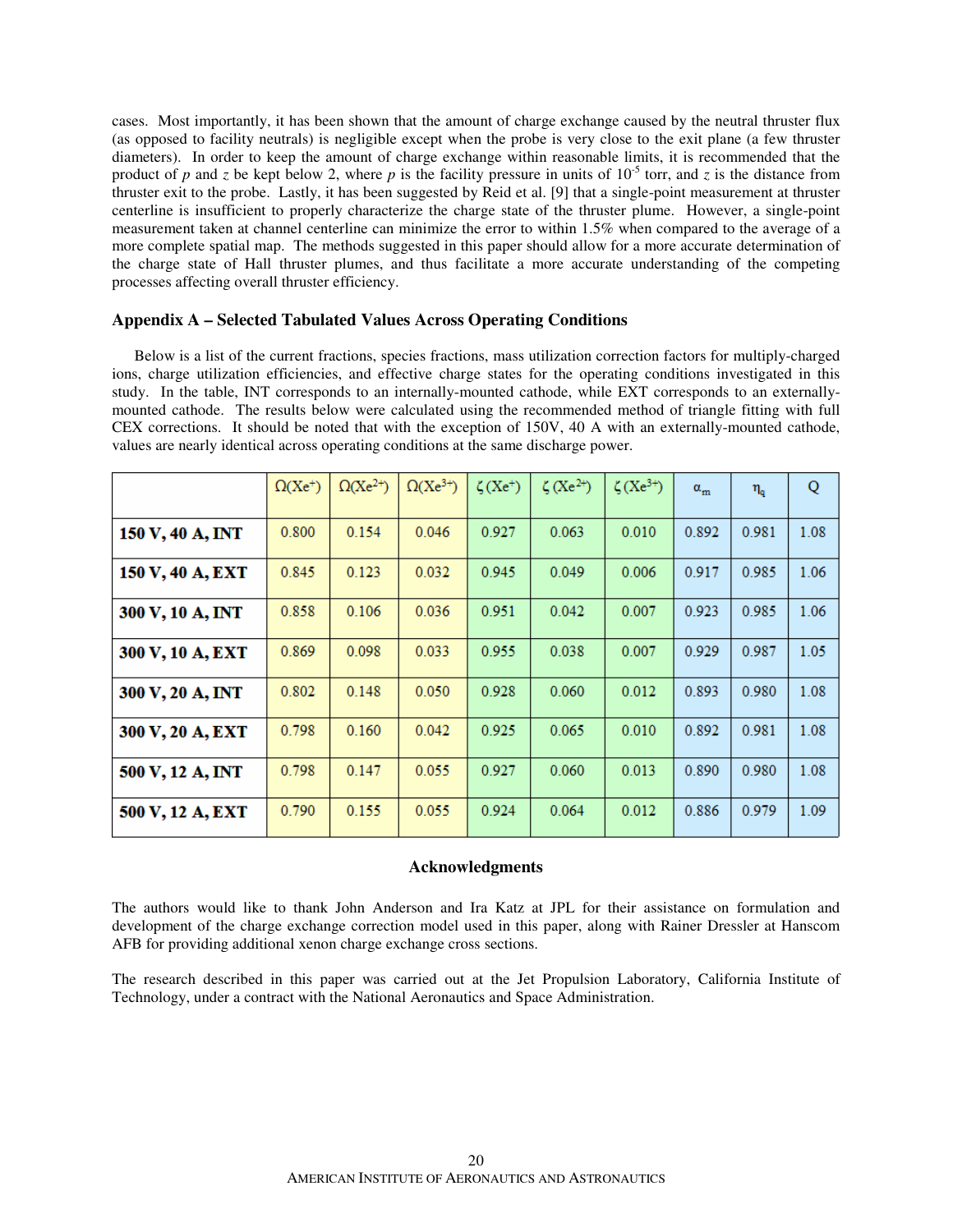## **References**

- [1] Kim, S.-W., "Experimental Investigations of Plasma Parameters and Species-Dependent Ion Energy Distribution in the Plasma Exhaust Plume of a Hall Thruster," Ph.D. Dissertation, Aerospace Engineering, University of Michigan, 1999.
- [2] Kim, S.-W. and Gallimore, A. D., "Plume study of a 1.35-kW SPT-100 using an ExB probe," Journal of Spacecraft and Rockets 39, 6 (2002).
- [3] King, L. B. and Gallimore, A. D., "Mass Spectral Measurements in the Plume of an SPT-100 Hall Thruster," Journal of Propulsion and Power 16, 6, 1086-1092 (2000).
- [4] Hofer, R. R., "Development and Characterization of High-Efficiency, High-Specific Impulse Xenon Hall Thrusters," Ph.D Dissertation, Aerospace Engineering, The University of Michigan, 2004.
- [5] Hofer, R. R. and Gallimore, A. D., "High-Specific Impulse Hall Thrusters, Part 2: Efficiency Analysis," Journal of Propulsion and Power 22, 4, 732-740 (2006).
- [6] Leal-Quiros, E. and Prelas, M. A., "New tilted-poles Wien filter with enhanced performance," Review of Scientific Instruments 60, 3 (1989).
- [7] Quiros, E. L., "Some experimental facts that indicate the elimination of astigmatism in ion beams with separators using cross electric and magnetic fields," Journal of Applied Physics 52, 3 (1981).
- [8] Seliger, R. L., "ExB Mass-Separator Design," Journal of Applied Physics 43, 5, 2352-2357 (1972).
- [9] Reid, B. M., Shastry, R., Gallimore, A. D., and Hofer, R. R., "Angularly-Resolved ExB Probe Spectra in the Plume of a 6-kW Hall Thruster," Presented at the 44th AIAA/ASME/SAE/ASEE Joint Propulsion Conference, AIAA-2008-5287, Hartford, CT, July 20-23, 2008.
- [10] Anderson, J. R. and Fitzgerald, D., "Fullerene propellant research for electric propulsion," Presented at the 32nd AIAA/ASME/SAE/ASEE Joint Propulsion Conference and Exhibit, AIAA-1996-3211, Lake Buena Vista, FL, Jul. 1-3, 1996.
- [11] Sengupta, A., Brophy, J. R., Anderson, J. R., Garner, C., Banks, B. et al., "An Overview of the Results from the 30,000 Hr Life Test of Deep Space 1 Flight Spare Ion Engine," Presented at the 40th AIAA/ASME/SAE/ASEE Joint Propulsion Conference and Exhibit, AIAA-2004-3608, Fort Lauderdale, FL, Jul. 11-14, 2004.
- [12] Randolph, T. M. and Polk, J. E., "An overview of the nuclear electric xenon ion system (NEXIS) activity," Presented at the Space 2004 Conference and Exhibit, AIAA-2004-5909, San Diego, CA, Sept. 28-30, 2004.
- [13] Beal, B. E., "Clustering of Hall-effect Thrusters for High-Power Electric Propulsion Applications," Ph.D Dissertation, Aerospace Engineering, The University of Michigan, 2004.
- [14] Linnell, J. A., "An Evaluation of Krypton Propellant in Hall Thrusters," Ph.D. Dissertation, Aerospace Engineering, University of Michigan, 2007.
- [15] Miller, J. S., Pullins, S. H., Levandier, D. J., Chiu, Y.-H., and Dressler, R. A., "Xenon charge exchange cross sections for electrostatic thruster models," Journal of Applied Physics 91, 3, 984-991 (2002).
- [16] Jameson, K. K., Goebel, D. M., Hofer, R. R., and Watkins, R. M., "Cathode Couplings in Hall Thrusters," Presented at the 30th International Electric Propulsion Conference, IEPC-2007-278, Florence, Italy, September 17-20, 2007.
- [17] Hofer, R. R., Katz, I., Mikellides, I. G., Goebel, D. M., Jameson, K. K. et al., "Efficacy of Electron Mobility Models in Hybrid-PIC Hall Thruster Simulations," Presented at the 44th AIAA/ASME/SAE/ASEE Joint Propulsion Conference, AIAA-2008-4924, Hartford, CT, Jul. 20-23, 2008.
- [18] Larson, C. W., Brown, D. L., and Hargus, W. A., "Thrust Efficiency, Energy Efficiency, and the Role of VDF in Hall Thruster Performance Analysis," Presented at the 43rd AIAA/ASME/SAE/ASEE Joint Propulsion Conference, AIAA-2007-5270, Cincinnati, OH, Jul. 8-11, 2007.